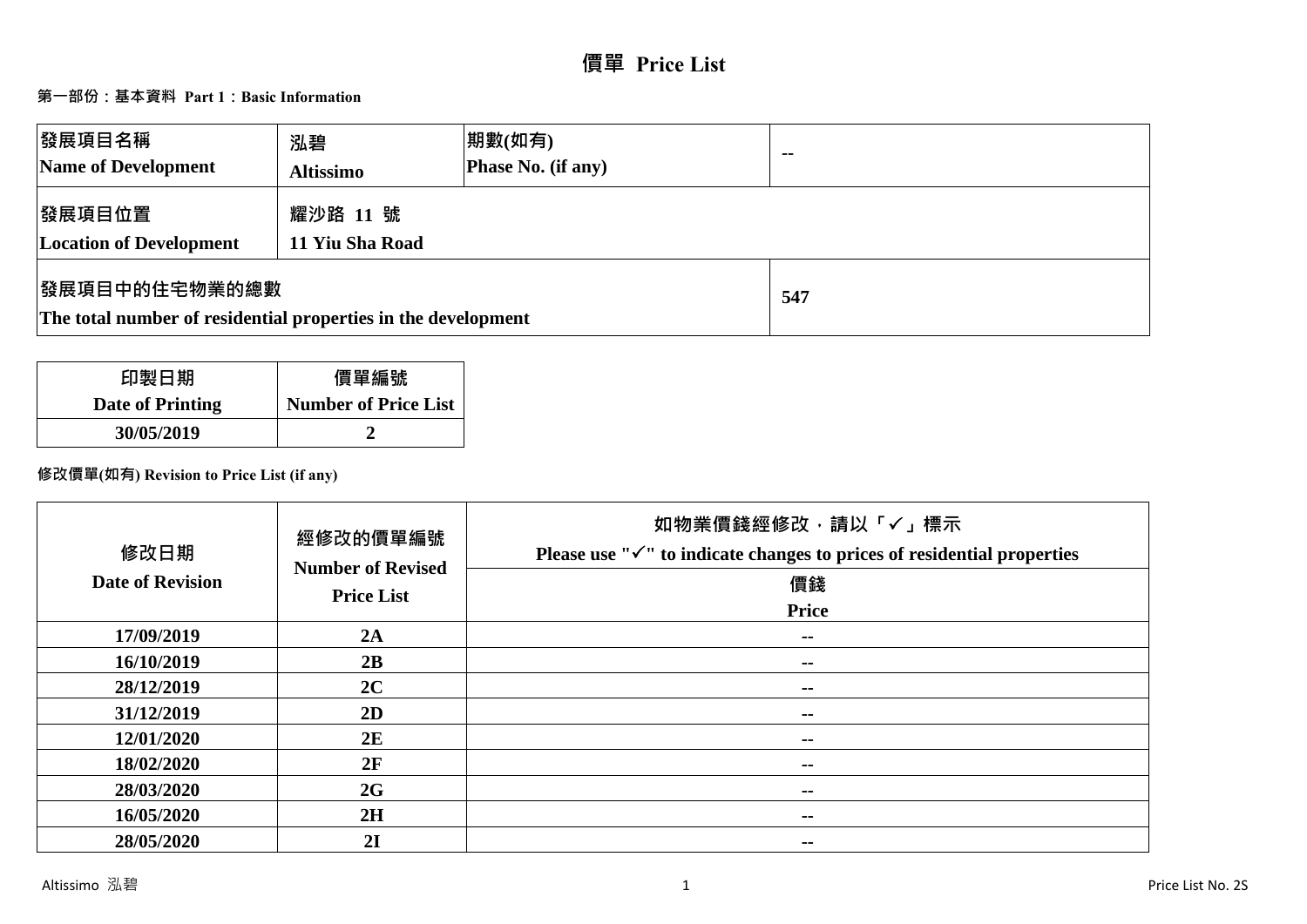| 27/06/2020 | 2J        | $\sim$                   |
|------------|-----------|--------------------------|
| 04/07/2020 | 2K        | $\sim$                   |
| 30/07/2020 | 2L        | $\sim$                   |
| 27/09/2020 | 2M        | $\sim$ $\sim$            |
| 10/10/2020 | 2N        | $\sim$                   |
| 11/12/2020 | <b>20</b> | $\sim$                   |
| 10/01/2021 | 2P        | $\sim$ $-$               |
| 22/01/2021 | <b>20</b> | $\sim$ $\sim$            |
| 03/05/2021 | 2R        | $\sim$                   |
| 02/07/2021 | 2S        | $\overline{\phantom{a}}$ |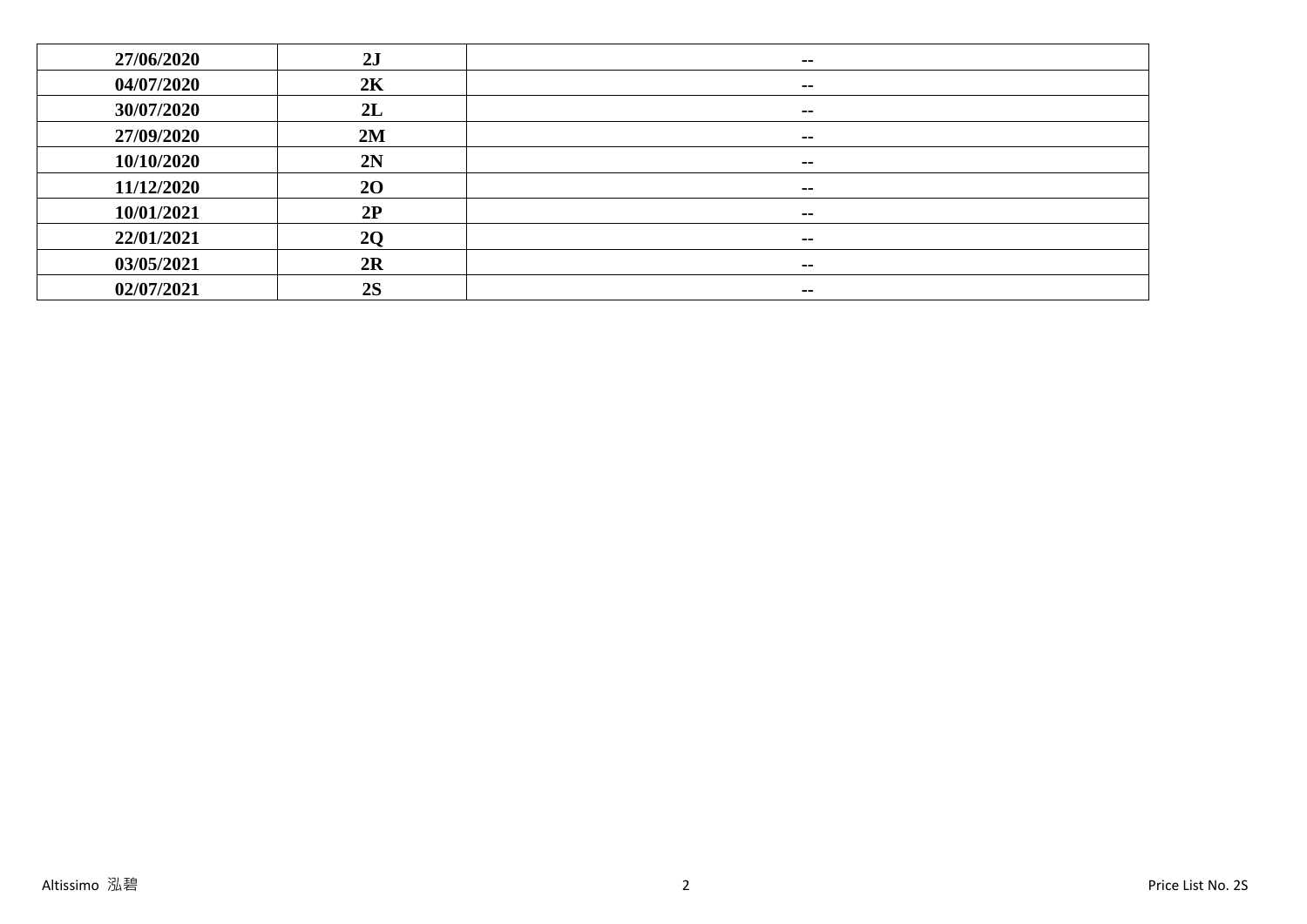# 第二部份:面積及售價資料 Part 2: Information on Area and Price

|                           | 物業的描述<br>Description of<br><b>Residential Property</b> |            | 實用面積<br>(包括露台,工作平台及陽台 如有)<br>平方米(平方呎)                                                                 | 售價(元)      | 實用面積<br>每平方米/呎售價<br>元·每平方米                                                     |                                            |                     |    | 其他指明項目的面積(不計算入實用面積)      | 平方米(平方呎)<br>sq. metre (sq. ft.) |                         |            | Area of other specified items (Not included in the Saleable Area) |               |            |
|---------------------------|--------------------------------------------------------|------------|-------------------------------------------------------------------------------------------------------|------------|--------------------------------------------------------------------------------|--------------------------------------------|---------------------|----|--------------------------|---------------------------------|-------------------------|------------|-------------------------------------------------------------------|---------------|------------|
| 大廈<br>名稱<br>Block<br>Name | 樓層<br>Floor                                            | 單位<br>Unit | Saleable Area<br>(including balcony, utility platform and<br>verandah, if any)<br>sq. metre (sq. ft.) | Price (\$) | (元·每平方呎)<br>Unit Rate of Saleable Area<br>\$ per sq. metre<br>$$$ per sq. ft.) | 空調機房<br>Air-<br>Conditioning<br>plant room | 窗台<br>Bay<br>window | 閣樓 | 平台<br>Cockloft Flat roof | 花園<br>Garden                    | 停車位<br>Parking<br>space | 天台<br>Roof | 梯屋<br>Stairhood                                                   | 前庭<br>Terrace | 庭院<br>Yard |
| T1                        |                                                        | D          | 48.293 (520)<br>露台 Balcony: 2.000 (22);<br>工作平台 Utility Platform: 1.500 (16)                          | 9,629,000  | 199, 387 (18,517)                                                              |                                            |                     |    |                          |                                 |                         |            |                                                                   |               |            |
| T1                        |                                                        | ${\bf E}$  | 46.810 (504)<br>露台 Balcony: 2.000 (22);<br>工作平台 Utility Platform: $0.000(0)$                          | 9,800,000  | 209,357 (19,444)                                                               |                                            |                     |    |                          |                                 |                         |            |                                                                   |               |            |
| T1                        | $\overline{2}$                                         | D          | 48.293 (520)<br>露台 Balcony: 2.000 (22);<br>工作平台 Utility Platform: 1.500 (16)                          | 9,648,000  | 199,781 (18,554)                                                               |                                            |                     |    |                          |                                 |                         |            |                                                                   |               |            |
| T1                        | 2                                                      | ${\bf E}$  | 46.810 (504)<br>露台 Balcony: 2.000 (22);<br>工作平台 Utility Platform: 0.000 (0)                           | 9,820,000  | 209,784 (19,484)                                                               |                                            |                     |    |                          |                                 |                         |            |                                                                   |               |            |
| T1                        | 3                                                      | D          | 48.293 (520)<br>露台 Balcony: 2.000 (22);<br>工作平台 Utility Platform: $1.500(16)$                         | 9,686,000  | 200,567 (18,627)                                                               |                                            |                     |    |                          |                                 |                         |            |                                                                   |               |            |
| T1                        | 3                                                      | Ε          | 46.810 (504)<br>露台 Balcony: 2.000 (22);<br>工作平台 Utility Platform: $0.000(0)$                          | 9,839,000  | 210,190 (19,522)                                                               |                                            |                     |    |                          |                                 |                         |            |                                                                   |               |            |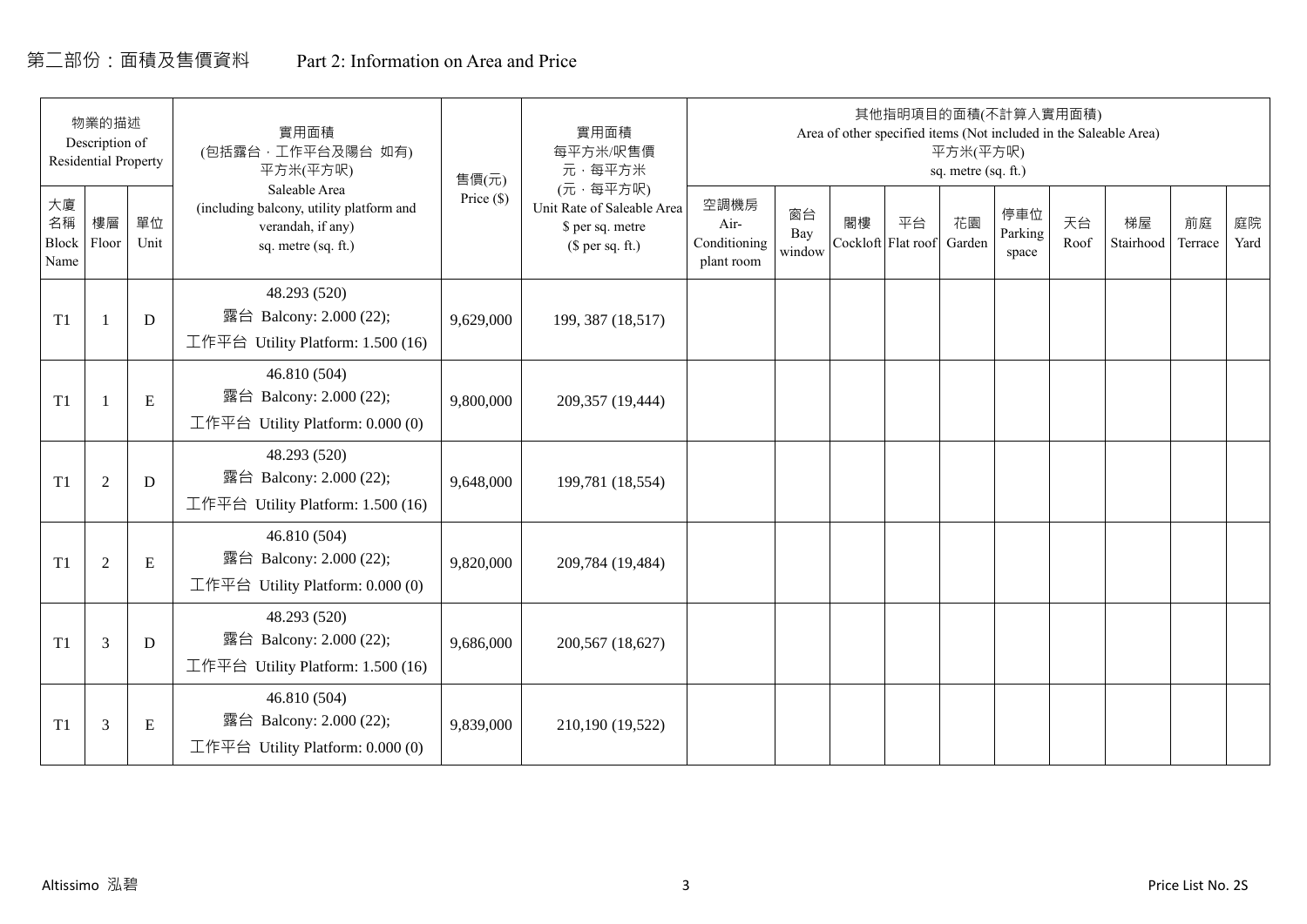|                                 | 物業的描述<br>Description of<br><b>Residential Property</b> |            | 實用面積<br>(包括露台,工作平台及陽台 如有)<br>平方米(平方呎)                                                                 | 售價(元)        | 實用面積<br>每平方米/呎售價<br>元·每平方米                                                     |                                            |                     |                          | 其他指明項目的面積(不計算入實用面積)<br>Area of other specified items (Not included in the Saleable Area) | 平方米(平方呎)<br>sq. metre (sq. ft.) |                         |            |                 |               |            |
|---------------------------------|--------------------------------------------------------|------------|-------------------------------------------------------------------------------------------------------|--------------|--------------------------------------------------------------------------------|--------------------------------------------|---------------------|--------------------------|------------------------------------------------------------------------------------------|---------------------------------|-------------------------|------------|-----------------|---------------|------------|
| 大廈<br>名稱<br>Block Floor<br>Name | 樓層                                                     | 單位<br>Unit | Saleable Area<br>(including balcony, utility platform and<br>verandah, if any)<br>sq. metre (sq. ft.) | Price $(\$)$ | (元·每平方呎)<br>Unit Rate of Saleable Area<br>\$ per sq. metre<br>$$$ per sq. ft.) | 空調機房<br>Air-<br>Conditioning<br>plant room | 窗台<br>Bay<br>window | 閣樓<br>Cockloft Flat roof | 平台                                                                                       | 花園<br>Garden                    | 停車位<br>Parking<br>space | 天台<br>Roof | 梯屋<br>Stairhood | 前庭<br>Terrace | 庭院<br>Yard |
| T1                              | 5                                                      | D          | 48.293 (520)<br>露台 Balcony: 2.000 (22);<br>工作平台 Utility Platform: 1.500 (16)                          | 9,763,000    | 202,162 (18,775)                                                               |                                            |                     |                          |                                                                                          |                                 |                         |            |                 |               |            |
| T1                              | 5                                                      | E          | 46.810 (504)<br>露台 Balcony: 2.000 (22);<br>工作平台 Utility Platform: 0.000 (0)                           | 9,858,000    | 210,596 (19,560)                                                               |                                            |                     |                          |                                                                                          |                                 |                         |            |                 |               |            |
| T1                              | 6                                                      | D          | 48.293 (520)<br>露台 Balcony: 2.000 (22);<br>工作平台 Utility Platform: 1.500 (16)                          | 9,821,000    | 203,363 (18,887)                                                               |                                            |                     |                          |                                                                                          |                                 |                         |            |                 |               |            |
| T1                              | 6                                                      | E          | 46.810 (504)<br>露台 Balcony: 2.000 (22);<br>工作平台 Utility Platform: 0.000 (0)                           | 9,898,000    | 211,451 (19,639)                                                               |                                            |                     |                          |                                                                                          |                                 |                         |            |                 |               |            |
| T1                              | $\overline{7}$                                         | D          | 48.293 (520)<br>露台 Balcony: 2.000 (22);<br>工作平台 Utility Platform: 1.500 (16)                          | 10,148,000   | 210,134 (19,515)                                                               |                                            |                     |                          |                                                                                          |                                 |                         |            |                 |               |            |
| T1                              | $\,8\,$                                                | D          | 48.293 (520)<br>露台 Balcony: 2.000 (22);<br>工作平台 Utility Platform: $1.500(16)$                         | 10,558,000   | 218,624 (20,304)                                                               |                                            |                     |                          |                                                                                          |                                 |                         |            |                 |               |            |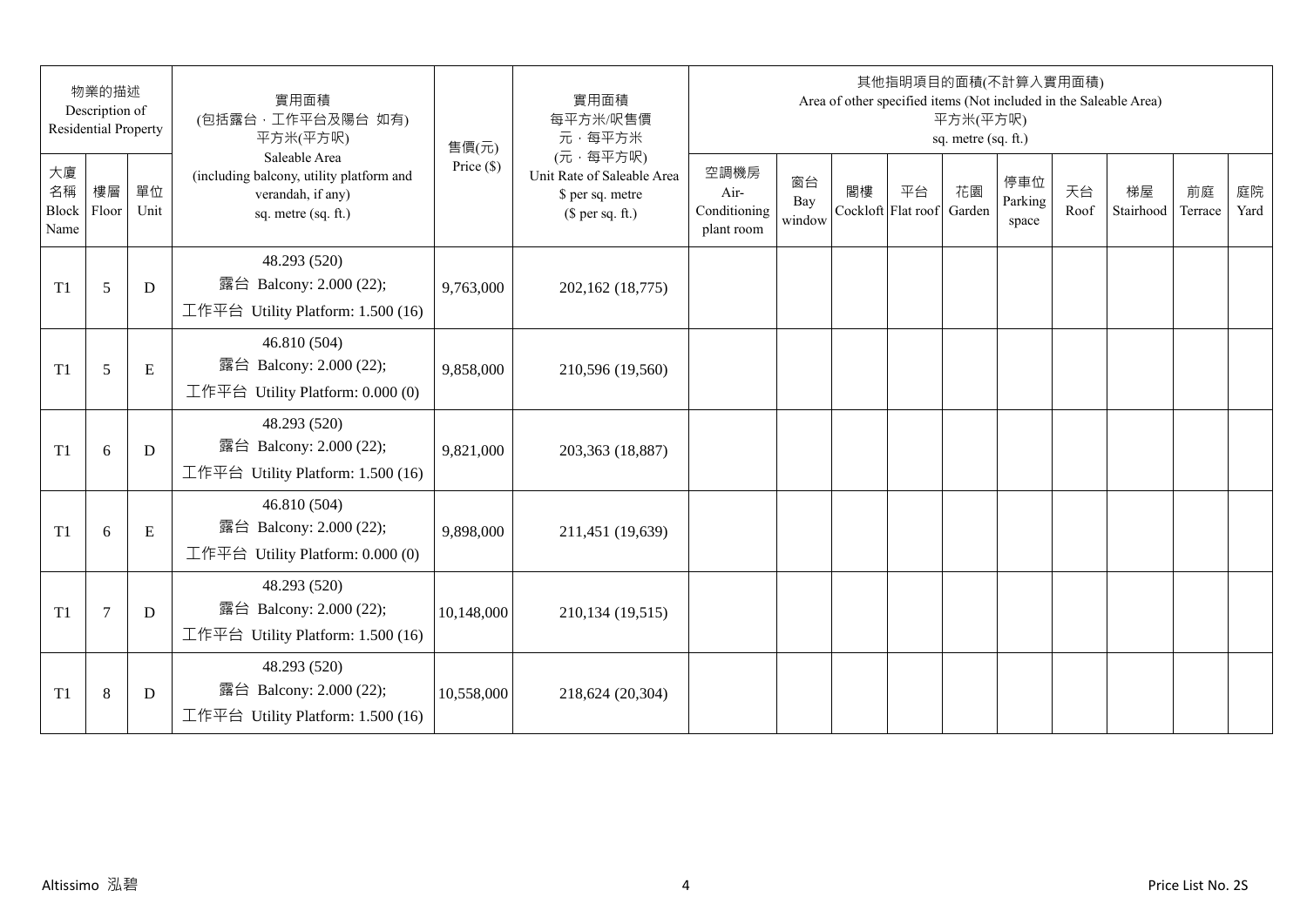|                           | 物業的描述<br>Description of<br><b>Residential Property</b> |             | 實用面積<br>(包括露台,工作平台及陽台 如有)<br>平方米(平方呎)                                                                 | 售價(元)        | 實用面積<br>每平方米/呎售價<br>元·每平方米                                                     |                                            |                     |    | 其他指明項目的面積(不計算入實用面積)      | 平方米(平方呎)<br>sq. metre (sq. ft.) |                         |            | Area of other specified items (Not included in the Saleable Area) |               |            |
|---------------------------|--------------------------------------------------------|-------------|-------------------------------------------------------------------------------------------------------|--------------|--------------------------------------------------------------------------------|--------------------------------------------|---------------------|----|--------------------------|---------------------------------|-------------------------|------------|-------------------------------------------------------------------|---------------|------------|
| 大廈<br>名稱<br>Block<br>Name | 樓層<br>Floor                                            | 單位<br>Unit  | Saleable Area<br>(including balcony, utility platform and<br>verandah, if any)<br>sq. metre (sq. ft.) | Price $(\$)$ | (元·每平方呎)<br>Unit Rate of Saleable Area<br>\$ per sq. metre<br>$$$ per sq. ft.) | 空調機房<br>Air-<br>Conditioning<br>plant room | 窗台<br>Bay<br>window | 閣樓 | 平台<br>Cockloft Flat roof | 花園<br>Garden                    | 停車位<br>Parking<br>space | 天台<br>Roof | 梯屋<br>Stairhood                                                   | 前庭<br>Terrace | 庭院<br>Yard |
| T <sub>1</sub>            | $8\,$                                                  | $\mathbf E$ | 46.810 (504)<br>露台 Balcony: 2.000 (22);<br>工作平台 Utility Platform: 0.000 (0)                           | 10,641,000   | 227,323 (21,113)                                                               |                                            |                     |    |                          |                                 |                         |            |                                                                   |               |            |
| T <sub>1</sub>            | 9                                                      | D           | 48.293 (520)<br>露台 Balcony: 2.000 (22);<br>工作平台 Utility Platform: 1.500 (16)                          | 10,558,000   | 218,624 (20,304)                                                               |                                            |                     |    |                          |                                 |                         |            |                                                                   |               |            |
| T <sub>1</sub>            | 10                                                     | D           | 48.293 (520)<br>露台 Balcony: 2.000 (22);<br>工作平台 Utility Platform: 1.500 (16)                          | 10,658,000   | 220,695 (20,496)                                                               |                                            |                     |    |                          |                                 |                         |            |                                                                   |               |            |
| T <sub>1</sub>            | 11                                                     | D           | 48.293 (520)<br>露台 Balcony: 2.000 (22);<br>工作平台 Utility Platform: 1.500 (16)                          | 10,708,000   | 221,730 (20,592)                                                               |                                            |                     |    |                          |                                 |                         |            |                                                                   |               |            |
| T <sub>1</sub>            | 12                                                     | D           | 48.293 (520)<br>露台 Balcony: 2.000 (22);<br>工作平台 Utility Platform: 1.500 (16)                          | 10,968,000   | 227,114 (21,092)                                                               |                                            |                     |    |                          |                                 |                         |            |                                                                   |               |            |
| T1                        | 15                                                     | D           | 48.293 (520)<br>露台 Balcony: 2.000 (22);<br>工作平台 Utility Platform: 1.500 (16)                          | 11,172,000   | 231,338 (21,485)                                                               |                                            |                     |    |                          |                                 |                         |            |                                                                   |               |            |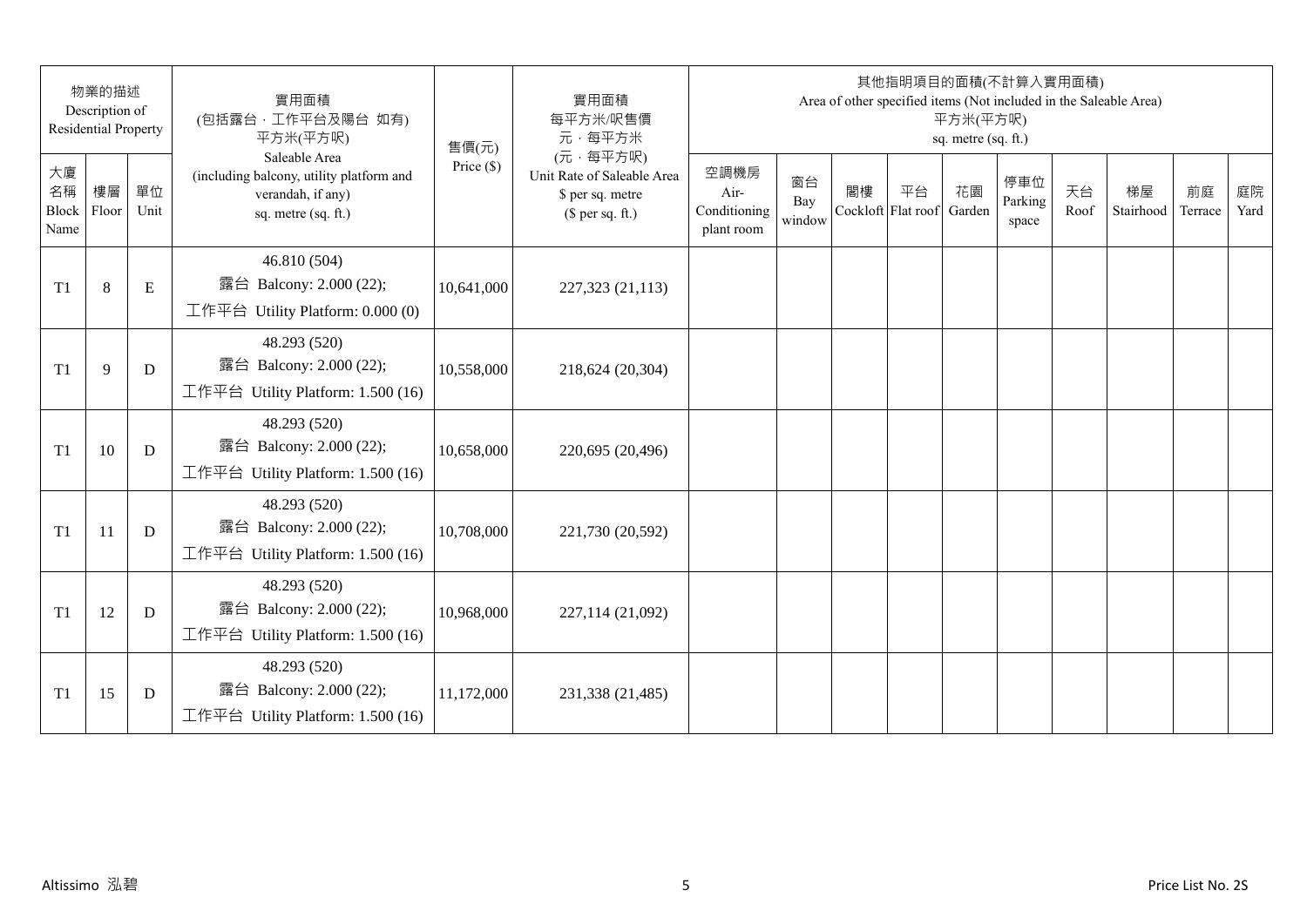|                           | 物業的描述<br>Description of<br><b>Residential Property</b> |            | 實用面積<br>(包括露台,工作平台及陽台 如有)<br>平方米(平方呎)                                                                 | 售價(元)        | 實用面積<br>每平方米/呎售價<br>元·每平方米                                                     |                                            |                     |    | 其他指明項目的面積(不計算入實用面積)<br>Area of other specified items (Not included in the Saleable Area) | 平方米(平方呎)<br>sq. metre (sq. ft.) |                         |            |                 |               |            |
|---------------------------|--------------------------------------------------------|------------|-------------------------------------------------------------------------------------------------------|--------------|--------------------------------------------------------------------------------|--------------------------------------------|---------------------|----|------------------------------------------------------------------------------------------|---------------------------------|-------------------------|------------|-----------------|---------------|------------|
| 大廈<br>名稱<br>Block<br>Name | 樓層<br>Floor                                            | 單位<br>Unit | Saleable Area<br>(including balcony, utility platform and<br>verandah, if any)<br>sq. metre (sq. ft.) | Price $(\$)$ | (元·每平方呎)<br>Unit Rate of Saleable Area<br>\$ per sq. metre<br>(\$ per sq. ft.) | 空調機房<br>Air-<br>Conditioning<br>plant room | 窗台<br>Bay<br>window | 閣樓 | 平台<br>Cockloft Flat roof                                                                 | 花園<br>Garden                    | 停車位<br>Parking<br>space | 天台<br>Roof | 梯屋<br>Stairhood | 前庭<br>Terrace | 庭院<br>Yard |
| T <sub>2</sub>            |                                                        | $F_{\rm}$  | 47.519 (511)<br>露台 Balcony: 2.000 (22);<br>工作平台 Utility Platform: $0.000(0)$                          | 9,348,000    | 196,721 (18,294)                                                               |                                            |                     |    |                                                                                          |                                 |                         |            |                 |               |            |
| T <sub>3</sub>            | $\mathbf{1}$                                           | B          | 46.276 (498)<br>露台 Balcony: 2.000 (22);<br>工作平台 Utility Platform: 1.500 (16)                          | 9,249,000    | 199,866 (18,572)                                                               |                                            |                     |    |                                                                                          |                                 |                         |            |                 |               |            |
| T <sub>3</sub>            | $\mathbf{1}$                                           | D          | 48.811 (525)<br>露台 Balcony: 2.000 (22);<br>工作平台 Utility Platform: 1.500 (16)                          | 9,321,000    | 190,961 (17,754)                                                               |                                            |                     |    | 4.609<br>(50)                                                                            |                                 |                         |            |                 |               |            |
| T <sub>3</sub>            | $\mathbf{1}$                                           | G          | 28.733 (309)<br>露台 Balcony: 2.000 (22);<br>工作平台 Utility Platform: $0.000(0)$                          | 6,685,000    | 232,659 (21,634)                                                               |                                            |                     |    |                                                                                          |                                 |                         |            |                 |               |            |
| T <sub>3</sub>            |                                                        | $\bf{J}$   | 45.158 (486)<br>露台 Balcony: 2.000 (22);<br>工作平台 Utility Platform: 1.500 (16)                          | 8,855,000    | 196,089 (18,220)                                                               |                                            |                     |    |                                                                                          |                                 |                         |            |                 |               |            |
| T <sub>3</sub>            | $\overline{1}$                                         | $\bf K$    | 48.074 (517)<br>露台 Balcony: 2.000 (22);<br>工作平台 Utility Platform: 1.500 (16)                          | 9,023,000    | 187,690 (17,453)                                                               |                                            |                     |    |                                                                                          |                                 |                         |            |                 |               |            |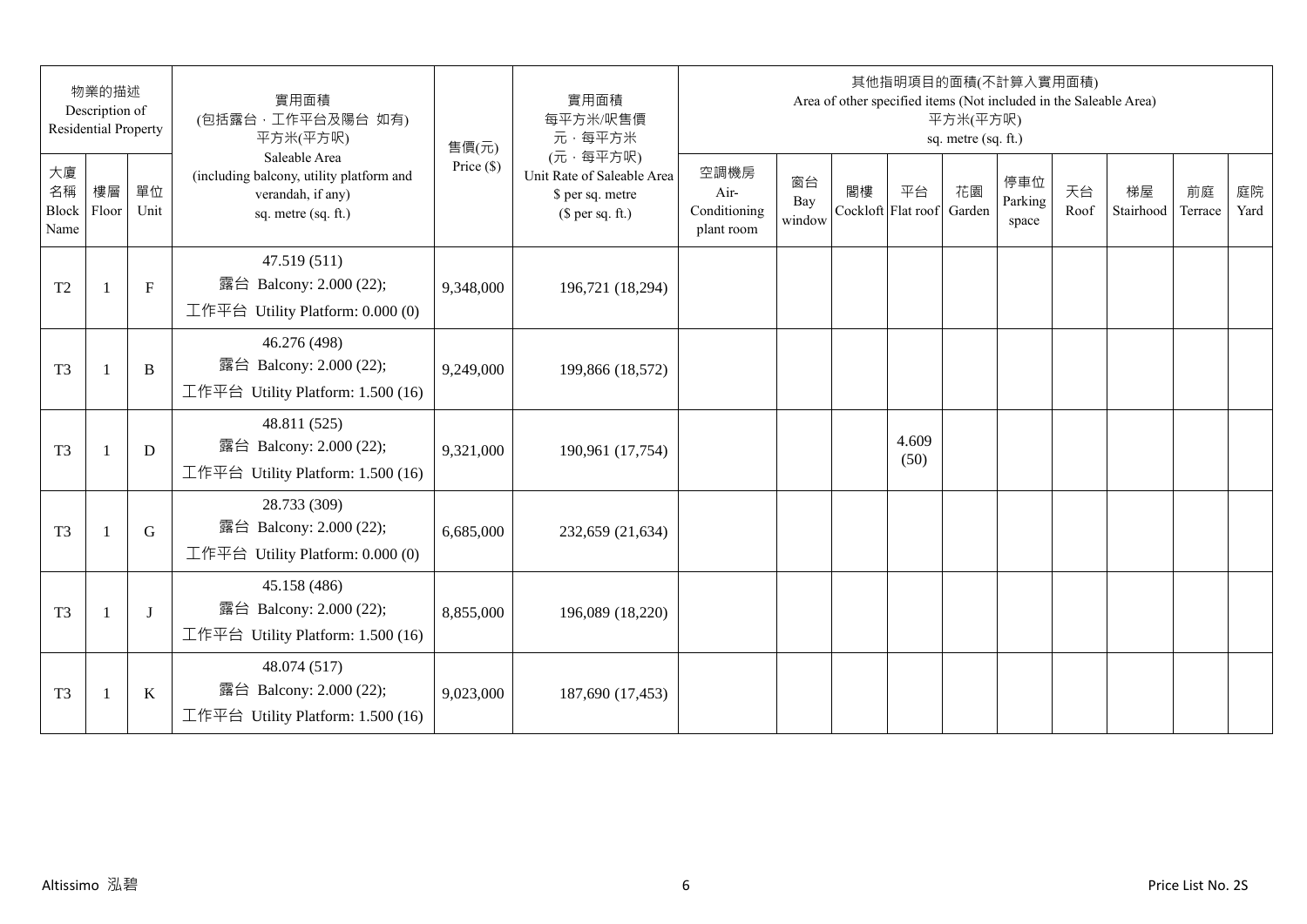|                                 | 物業的描述<br>Description of<br><b>Residential Property</b> |            | 實用面積<br>(包括露台,工作平台及陽台 如有)<br>平方米(平方呎)                                                                 | 售價(元)        | 實用面積<br>每平方米/呎售價<br>元·每平方米                                                     |                                            |                     |    | 其他指明項目的面積(不計算入實用面積)<br>Area of other specified items (Not included in the Saleable Area) | 平方米(平方呎)<br>sq. metre (sq. ft.) |                         |            |                 |               |            |
|---------------------------------|--------------------------------------------------------|------------|-------------------------------------------------------------------------------------------------------|--------------|--------------------------------------------------------------------------------|--------------------------------------------|---------------------|----|------------------------------------------------------------------------------------------|---------------------------------|-------------------------|------------|-----------------|---------------|------------|
| 大廈<br>名稱<br>Block Floor<br>Name | 樓層                                                     | 單位<br>Unit | Saleable Area<br>(including balcony, utility platform and<br>verandah, if any)<br>sq. metre (sq. ft.) | Price $(\$)$ | (元·每平方呎)<br>Unit Rate of Saleable Area<br>\$ per sq. metre<br>$$$ per sq. ft.) | 空調機房<br>Air-<br>Conditioning<br>plant room | 窗台<br>Bay<br>window | 閣樓 | 平台<br>Cockloft Flat roof                                                                 | 花園<br>Garden                    | 停車位<br>Parking<br>space | 天台<br>Roof | 梯屋<br>Stairhood | 前庭<br>Terrace | 庭院<br>Yard |
| T <sub>3</sub>                  | $\overline{2}$                                         | B          | 46.276 (498)<br>露台 Balcony: 2.000 (22);<br>工作平台 Utility Platform: 1.500 (16)                          | 9,269,000    | 200,298 (18,612)                                                               |                                            |                     |    |                                                                                          |                                 |                         |            |                 |               |            |
| T <sub>3</sub>                  | $\mathfrak{2}$                                         | D          | 48.811 (525)<br>露台 Balcony: 2.000 (22);<br>工作平台 Utility Platform: 1.500 (16)                          | 9,387,000    | 192,313 (17,880)                                                               |                                            |                     |    |                                                                                          |                                 |                         |            |                 |               |            |
| T <sub>3</sub>                  | $\mathfrak{2}$                                         | G          | 28.733 (309)<br>露台 Balcony: 2.000 (22);<br>工作平台 Utility Platform: 0.000 (0)                           | 6,696,000    | 233,042 (21,670)                                                               |                                            |                     |    |                                                                                          |                                 |                         |            |                 |               |            |
| T <sub>3</sub>                  | $\overline{2}$                                         | $\bf{J}$   | 45.158 (486)<br>露台 Balcony: 2.000 (22);<br>工作平台 Utility Platform: 1.500 (16)                          | 8,874,000    | 196,510 (18,259)                                                               |                                            |                     |    |                                                                                          |                                 |                         |            |                 |               |            |
| T <sub>3</sub>                  | 3                                                      | B          | 46.276 (498)<br>露台 Balcony: 2.000 (22);<br>工作平台 Utility Platform: 1.500 (16)                          | 9,286,000    | 200,666 (18,647)                                                               |                                            |                     |    |                                                                                          |                                 |                         |            |                 |               |            |
| T <sub>3</sub>                  | 3                                                      | D          | 48.811 (525)<br>露台 Balcony: 2.000 (22);<br>工作平台 Utility Platform: 1.500 (16)                          | 9,404,000    | 192,661 (17,912)                                                               |                                            |                     |    |                                                                                          |                                 |                         |            |                 |               |            |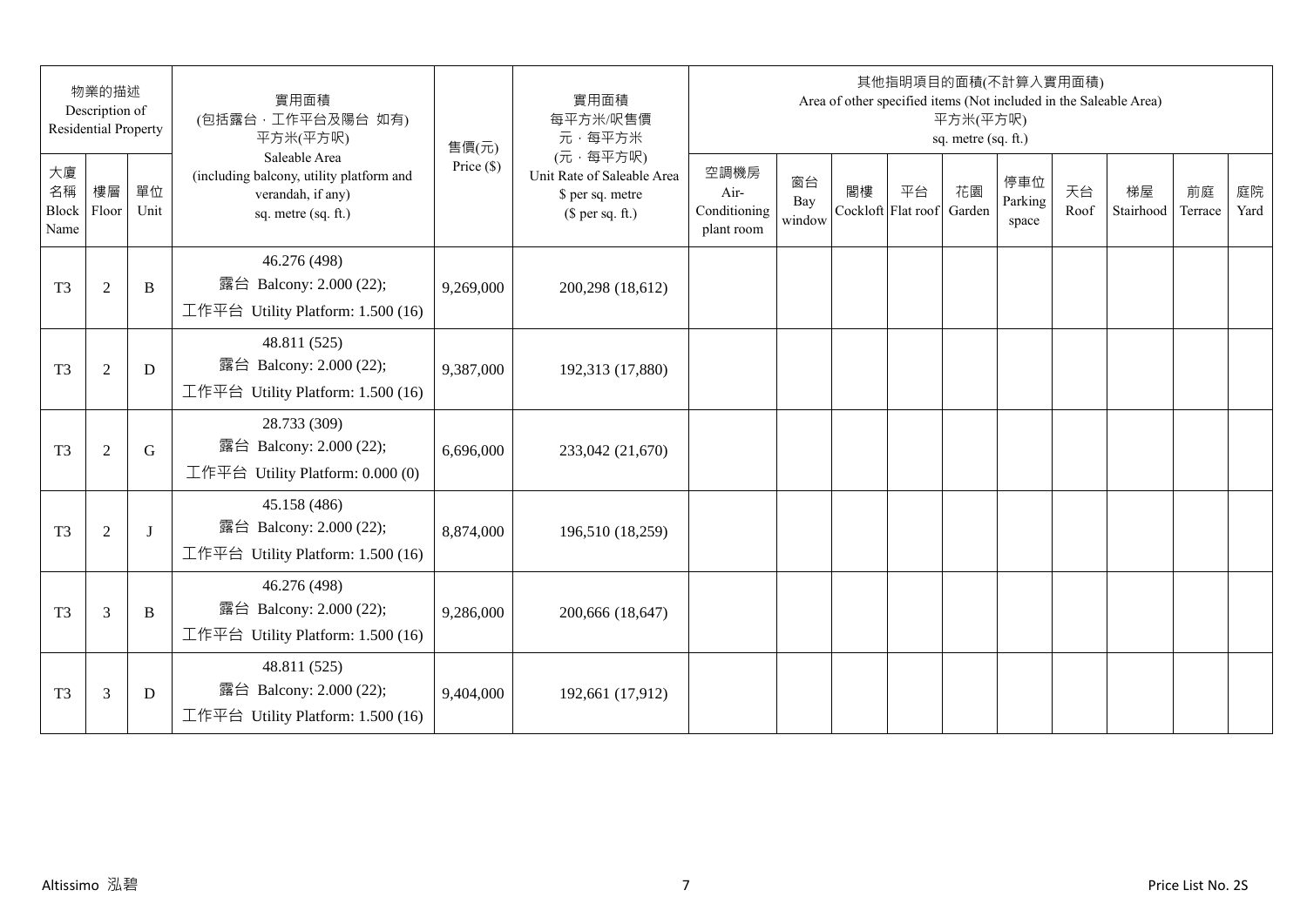|                                 | 物業的描述<br>Description of<br><b>Residential Property</b> |            | 實用面積<br>(包括露台,工作平台及陽台 如有)<br>平方米(平方呎)                                                                 | 售價(元)        | 實用面積<br>每平方米/呎售價<br>元·每平方米                                                     |                                            |                     |                          | 其他指明項目的面積(不計算入實用面積)<br>Area of other specified items (Not included in the Saleable Area) | 平方米(平方呎)<br>sq. metre (sq. ft.) |                         |            |                 |               |            |
|---------------------------------|--------------------------------------------------------|------------|-------------------------------------------------------------------------------------------------------|--------------|--------------------------------------------------------------------------------|--------------------------------------------|---------------------|--------------------------|------------------------------------------------------------------------------------------|---------------------------------|-------------------------|------------|-----------------|---------------|------------|
| 大廈<br>名稱<br>Block Floor<br>Name | 樓層                                                     | 單位<br>Unit | Saleable Area<br>(including balcony, utility platform and<br>verandah, if any)<br>sq. metre (sq. ft.) | Price $(\$)$ | (元·每平方呎)<br>Unit Rate of Saleable Area<br>\$ per sq. metre<br>$$$ per sq. ft.) | 空調機房<br>Air-<br>Conditioning<br>plant room | 窗台<br>Bay<br>window | 閣樓<br>Cockloft Flat roof | 平台                                                                                       | 花園<br>Garden                    | 停車位<br>Parking<br>space | 天台<br>Roof | 梯屋<br>Stairhood | 前庭<br>Terrace | 庭院<br>Yard |
| T <sub>3</sub>                  | 3                                                      | G          | 28.733 (309)<br>露台 Balcony: 2.000 (22);<br>工作平台 Utility Platform: 0.000 (0)                           | 6,708,000    | 233,460 (21,709)                                                               |                                            |                     |                          |                                                                                          |                                 |                         |            |                 |               |            |
| T <sub>3</sub>                  | 3                                                      | J          | 45.158 (486)<br>露台 Balcony: 2.000 (22);<br>工作平台 Utility Platform: 1.500 (16)                          | 8,893,000    | 196,931 (18,298)                                                               |                                            |                     |                          |                                                                                          |                                 |                         |            |                 |               |            |
| T <sub>3</sub>                  | 5                                                      | D          | 48.811 (525)<br>露台 Balcony: 2.000 (22);<br>工作平台 Utility Platform: 1.500 (16)                          | 9,539,000    | 195,427 (18,170)                                                               |                                            |                     |                          |                                                                                          |                                 |                         |            |                 |               |            |
| T <sub>3</sub>                  | 5                                                      | G          | 28.733 (309)<br>露台 Balcony: 2.000 (22);<br>工作平台 Utility Platform: 0.000 (0)                           | 6,720,000    | 233,877 (21,748)                                                               |                                            |                     |                          |                                                                                          |                                 |                         |            |                 |               |            |
| T <sub>3</sub>                  | 5                                                      | J          | 45.158 (486)<br>露台 Balcony: 2.000 (22);<br>工作平台 Utility Platform: 1.500 (16)                          | 8,908,000    | 197,263 (18,329)                                                               |                                            |                     |                          |                                                                                          |                                 |                         |            |                 |               |            |
| T <sub>3</sub>                  | $6\,$                                                  | D          | 48.811 (525)<br>露台 Balcony: 2.000 (22);<br>工作平台 Utility Platform: $1.500(16)$                         | 9,673,000    | 198,173 (18,425)                                                               |                                            |                     |                          |                                                                                          |                                 |                         |            |                 |               |            |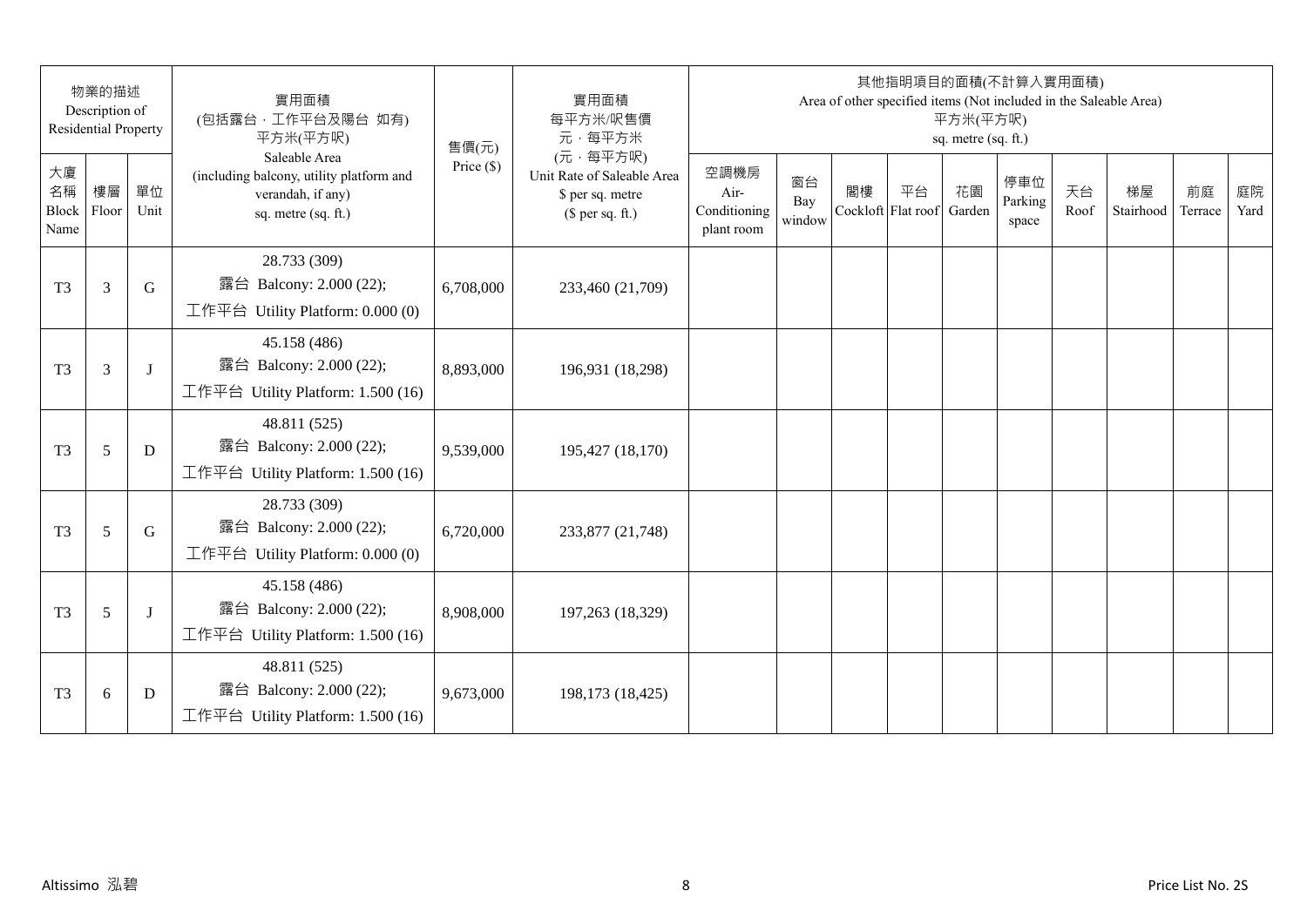|                                 | 物業的描述<br>Description of<br><b>Residential Property</b> |            | 實用面積<br>(包括露台, 工作平台及陽台 如有)<br>平方米(平方呎)                                                                | 售價(元)        | 實用面積<br>每平方米/呎售價<br>元·每平方米                                                     |                                            |                     |                          | 其他指明項目的面積(不計算入實用面積) | 平方米(平方呎)<br>sq. metre (sq. ft.) |                         |            | Area of other specified items (Not included in the Saleable Area) |               |            |
|---------------------------------|--------------------------------------------------------|------------|-------------------------------------------------------------------------------------------------------|--------------|--------------------------------------------------------------------------------|--------------------------------------------|---------------------|--------------------------|---------------------|---------------------------------|-------------------------|------------|-------------------------------------------------------------------|---------------|------------|
| 大廈<br>名稱<br>Block Floor<br>Name | 樓層                                                     | 單位<br>Unit | Saleable Area<br>(including balcony, utility platform and<br>verandah, if any)<br>sq. metre (sq. ft.) | Price $(\$)$ | (元·每平方呎)<br>Unit Rate of Saleable Area<br>\$ per sq. metre<br>$$$ per sq. ft.) | 空調機房<br>Air-<br>Conditioning<br>plant room | 窗台<br>Bay<br>window | 閣樓<br>Cockloft Flat roof | 平台                  | 花園<br>Garden                    | 停車位<br>Parking<br>space | 天台<br>Roof | 梯屋<br>Stairhood                                                   | 前庭<br>Terrace | 庭院<br>Yard |
| T <sub>3</sub>                  | 6                                                      | G          | 28.733 (309)<br>露台 Balcony: 2.000 (22);<br>工作平台 Utility Platform: 0.000 (0)                           | 6,810,000    | 237,010 (22,039)                                                               |                                            |                     |                          |                     |                                 |                         |            |                                                                   |               |            |
| T <sub>3</sub>                  | 6                                                      | $\bf{J}$   | 45.158 (486)<br>露台 Balcony: 2.000 (22);<br>工作平台 Utility Platform: 1.500 (16)                          | 8,946,000    | 198, 104 (18, 407)                                                             |                                            |                     |                          |                     |                                 |                         |            |                                                                   |               |            |
| T <sub>3</sub>                  | $\tau$                                                 | D          | 48.811 (525)<br>露台 Balcony: 2.000 (22);<br>工作平台 Utility Platform: 1.500 (16)                          | 9,700,000    | 198,726 (18,476)                                                               |                                            |                     |                          |                     |                                 |                         |            |                                                                   |               |            |
| T <sub>3</sub>                  | $\overline{7}$                                         | G          | 28.733 (309)<br>露台 Balcony: 2.000 (22);<br>工作平台 Utility Platform: 0.000 (0)                           | 6,818,000    | 237,288 (22,065)                                                               |                                            |                     |                          |                     |                                 |                         |            |                                                                   |               |            |
| T <sub>3</sub>                  | 7                                                      | J          | 45.158 (486)<br>露台 Balcony: 2.000 (22);<br>工作平台 Utility Platform: 1.500 (16)                          | 9,065,000    | 200,740 (18,652)                                                               |                                            |                     |                          |                     |                                 |                         |            |                                                                   |               |            |
| T <sub>3</sub>                  | $\,8\,$                                                | G          | 28.733 (309)<br>露台 Balcony: 2.000 (22);<br>工作平台 Utility Platform: 0.000 (0)                           | 7,335,000    | 255,281 (23,738)                                                               |                                            |                     |                          |                     |                                 |                         |            |                                                                   |               |            |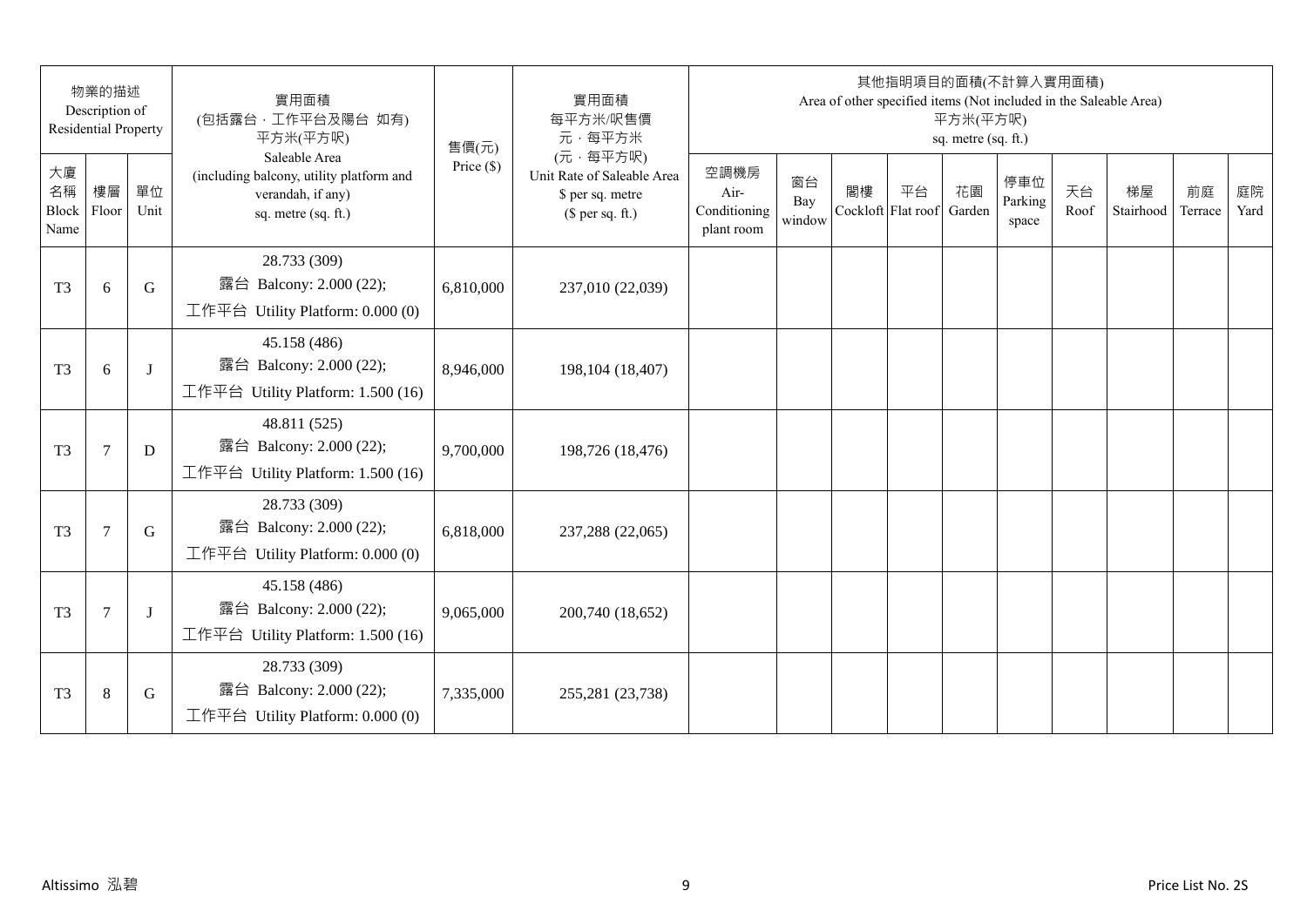|                           | 物業的描述<br>Description of<br><b>Residential Property</b> |            | 實用面積<br>(包括露台,工作平台及陽台 如有)<br>平方米(平方呎)                                                                 | 售價(元)        | 實用面積<br>每平方米/呎售價<br>元·每平方米                                                     |                                            |                     |    | 其他指明項目的面積(不計算入實用面積)      | 平方米(平方呎)<br>sq. metre (sq. ft.) |                         |            | Area of other specified items (Not included in the Saleable Area) |               |            |
|---------------------------|--------------------------------------------------------|------------|-------------------------------------------------------------------------------------------------------|--------------|--------------------------------------------------------------------------------|--------------------------------------------|---------------------|----|--------------------------|---------------------------------|-------------------------|------------|-------------------------------------------------------------------|---------------|------------|
| 大廈<br>名稱<br>Block<br>Name | 樓層<br>Floor                                            | 單位<br>Unit | Saleable Area<br>(including balcony, utility platform and<br>verandah, if any)<br>sq. metre (sq. ft.) | Price $(\$)$ | (元·每平方呎)<br>Unit Rate of Saleable Area<br>\$ per sq. metre<br>$$$ per sq. ft.) | 空調機房<br>Air-<br>Conditioning<br>plant room | 窗台<br>Bay<br>window | 閣樓 | 平台<br>Cockloft Flat roof | 花園<br>Garden                    | 停車位<br>Parking<br>space | 天台<br>Roof | 梯屋<br>Stairhood                                                   | 前庭<br>Terrace | 庭院<br>Yard |
| T <sub>3</sub>            | $8\,$                                                  | H          | 44.867 (483)<br>露台 Balcony: 2.000 (22);<br>工作平台 Utility Platform: 1.500 (16)                          | 9,731,000    | 216,885 (20,147)                                                               |                                            |                     |    |                          |                                 |                         |            |                                                                   |               |            |
| T <sub>3</sub>            | 8                                                      | J          | 45.158 (486)<br>露台 Balcony: 2.000 (22);<br>工作平台 Utility Platform: 1.500 (16)                          | 9,199,000    | 203,707 (18,928)                                                               |                                            |                     |    |                          |                                 |                         |            |                                                                   |               |            |
| T <sub>3</sub>            | 9                                                      | G          | 28.733 (309)<br>露台 Balcony: 2.000 (22);<br>工作平台 Utility Platform: 0.000 (0)                           | 7,335,000    | 255,281 (23,738)                                                               |                                            |                     |    |                          |                                 |                         |            |                                                                   |               |            |
| T <sub>3</sub>            | 9                                                      | J          | 45.158 (486)<br>露台 Balcony: 2.000 (22);<br>工作平台 Utility Platform: 1.500 (16)                          | 9,199,000    | 203,707 (18,928)                                                               |                                            |                     |    |                          |                                 |                         |            |                                                                   |               |            |
| T <sub>3</sub>            | 10                                                     | G          | 28.733 (309)<br>露台 Balcony: 2.000 (22);<br>工作平台 Utility Platform: 0.000 (0)                           | 7,413,000    | 257,996 (23,990)                                                               |                                            |                     |    |                          |                                 |                         |            |                                                                   |               |            |
| T <sub>3</sub>            | 10                                                     |            | 45.158 (486)<br>露台 Balcony: 2.000 (22);<br>工作平台 Utility Platform: 1.500 (16)                          | 9,288,000    | 205,678 (19,111)                                                               |                                            |                     |    |                          |                                 |                         |            |                                                                   |               |            |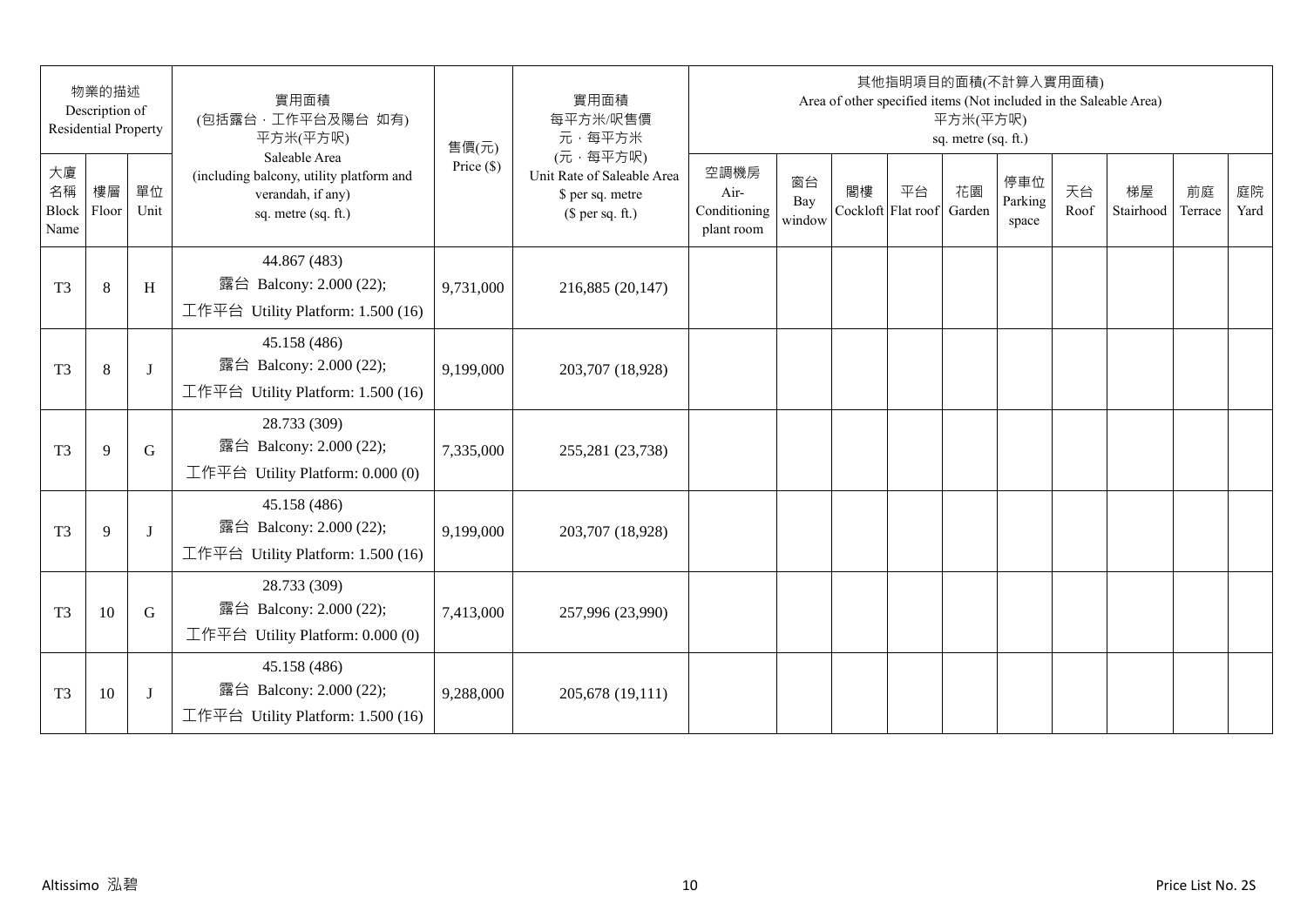| 物業的描述<br>Description of<br><b>Residential Property</b> |    |            | 實用面積<br>(包括露台,工作平台及陽台 如有)<br>平方米(平方呎)                                                                 | 售價(元)        | 實用面積<br>每平方米/呎售價<br>元·每平方米                                                     | 其他指明項目的面積(不計算入實用面積)<br>Area of other specified items (Not included in the Saleable Area)<br>平方米(平方呎)<br>sq. metre (sq. ft.) |                     |    |                          |              |                         |            |                 |               |            |
|--------------------------------------------------------|----|------------|-------------------------------------------------------------------------------------------------------|--------------|--------------------------------------------------------------------------------|-----------------------------------------------------------------------------------------------------------------------------|---------------------|----|--------------------------|--------------|-------------------------|------------|-----------------|---------------|------------|
| 大廈<br>名稱<br>Block Floor<br>Name                        | 樓層 | 單位<br>Unit | Saleable Area<br>(including balcony, utility platform and<br>verandah, if any)<br>sq. metre (sq. ft.) | Price $(\$)$ | (元·每平方呎)<br>Unit Rate of Saleable Area<br>\$ per sq. metre<br>$$$ per sq. ft.) | 空調機房<br>Air-<br>Conditioning<br>plant room                                                                                  | 窗台<br>Bay<br>window | 閣樓 | 平台<br>Cockloft Flat roof | 花園<br>Garden | 停車位<br>Parking<br>space | 天台<br>Roof | 梯屋<br>Stairhood | 前庭<br>Terrace | 庭院<br>Yard |
| T <sub>3</sub>                                         | 11 | G          | 28.733 (309)<br>露台 Balcony: 2.000 (22);<br>工作平台 Utility Platform: 0.000 (0)                           | 7,507,000    | 261,268 (24,294)                                                               |                                                                                                                             |                     |    |                          |              |                         |            |                 |               |            |
| T <sub>3</sub>                                         | 11 | J          | 45.158 (486)<br>露台 Balcony: 2.000 (22);<br>工作平台 Utility Platform: 1.500 (16)                          | 9,422,000    | 208,645 (19,387)                                                               |                                                                                                                             |                     |    |                          |              |                         |            |                 |               |            |
| T <sub>3</sub>                                         | 12 | G          | 28.733 (309)<br>露台 Balcony: 2.000 (22);<br>工作平台 Utility Platform: 0.000 (0)                           | 7,611,000    | 264,887 (24,631)                                                               |                                                                                                                             |                     |    |                          |              |                         |            |                 |               |            |
| T <sub>3</sub>                                         | 12 | J          | 45.158 (486)<br>露台 Balcony: 2.000 (22);<br>工作平台 Utility Platform: 1.500 (16)                          | 9,556,000    | 211,613 (19,663)                                                               |                                                                                                                             |                     |    |                          |              |                         |            |                 |               |            |
| T <sub>3</sub>                                         | 15 | E          | 28.805 (310)<br>露台 Balcony: 2.000 (22);<br>工作平台 Utility Platform: $0.000(0)$                          | 7,597,000    | 263,739 (24,506)                                                               |                                                                                                                             |                     |    |                          |              |                         |            |                 |               |            |
| T <sub>3</sub>                                         | 15 | G          | 28.733 (309)<br>露台 Balcony: 2.000 (22);<br>工作平台 Utility Platform: 0.000 (0)                           | 7,748,000    | 269,655 (25,074)                                                               |                                                                                                                             |                     |    |                          |              |                         |            |                 |               |            |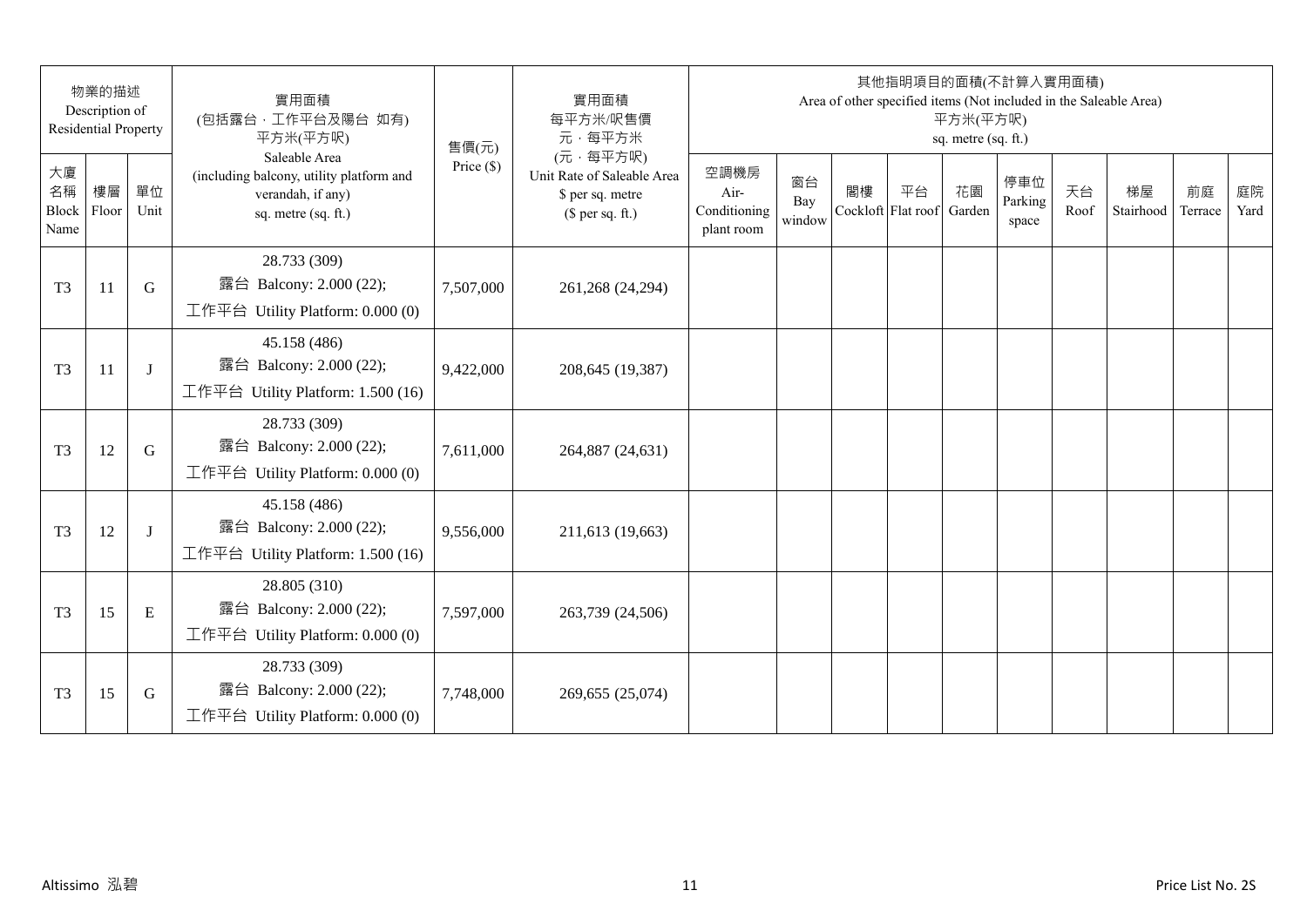| 物業的描述<br>Description of<br><b>Residential Property</b> |    |            | 實用面積<br>(包括露台,工作平台及陽台 如有)<br>平方米(平方呎)                                                                 | 售價(元)        | 實用面積<br>每平方米/呎售價<br>元·每平方米                                                     | 其他指明項目的面積(不計算入實用面積)<br>Area of other specified items (Not included in the Saleable Area)<br>平方米(平方呎)<br>sq. metre (sq. ft.) |                     |    |                          |              |                         |            |                 |               |            |
|--------------------------------------------------------|----|------------|-------------------------------------------------------------------------------------------------------|--------------|--------------------------------------------------------------------------------|-----------------------------------------------------------------------------------------------------------------------------|---------------------|----|--------------------------|--------------|-------------------------|------------|-----------------|---------------|------------|
| 大廈<br>名稱<br>Block Floor<br>Name                        | 樓層 | 單位<br>Unit | Saleable Area<br>(including balcony, utility platform and<br>verandah, if any)<br>sq. metre (sq. ft.) | Price $(\$)$ | (元·每平方呎)<br>Unit Rate of Saleable Area<br>\$ per sq. metre<br>$$$ per sq. ft.) | 空調機房<br>Air-<br>Conditioning<br>plant room                                                                                  | 窗台<br>Bay<br>window | 閣樓 | 平台<br>Cockloft Flat roof | 花園<br>Garden | 停車位<br>Parking<br>space | 天台<br>Roof | 梯屋<br>Stairhood | 前庭<br>Terrace | 庭院<br>Yard |
| T <sub>3</sub>                                         | 15 | J          | 45.158 (486)<br>露台 Balcony: 2.000 (22);<br>工作平台 Utility Platform: 1.500 (16)                          | 9,733,000    | 215,532 (20,027)                                                               |                                                                                                                             |                     |    |                          |              |                         |            |                 |               |            |
| T <sub>3</sub>                                         | 16 | E          | 28.805 (310)<br>露台 Balcony: 2.000 (22);<br>工作平台 Utility Platform: 0.000 (0)                           | 7,737,000    | 268,599 (24,958)                                                               |                                                                                                                             |                     |    |                          |              |                         |            |                 |               |            |
| T <sub>3</sub>                                         | 16 | G          | 28.733 (309)<br>露台 Balcony: 2.000 (22);<br>工作平台 Utility Platform: 0.000 (0)                           | 7,886,000    | 274,458 (25,521)                                                               |                                                                                                                             |                     |    |                          |              |                         |            |                 |               |            |
| T <sub>3</sub>                                         | 16 | H          | 44.867 (483)<br>露台 Balcony: 2.000 (22);<br>工作平台 Utility Platform: 1.500 (16)                          | 10,488,000   | 233,758 (21,714)                                                               |                                                                                                                             |                     |    |                          |              |                         |            |                 |               |            |
| T <sub>3</sub>                                         | 16 | J          | 45.158 (486)<br>露台 Balcony: 2.000 (22);<br>工作平台 Utility Platform: 1.500 (16)                          | 9,914,000    | 219,540 (20,399)                                                               |                                                                                                                             |                     |    |                          |              |                         |            |                 |               |            |
| T <sub>3</sub>                                         | 16 | L          | 44.887 (483)<br>露台 Balcony: 2.000 (22);<br>工作平台 Utility Platform: 1.500 (16)                          | 9,894,000    | 220,420 (20,484)                                                               |                                                                                                                             |                     |    |                          |              |                         |            |                 |               |            |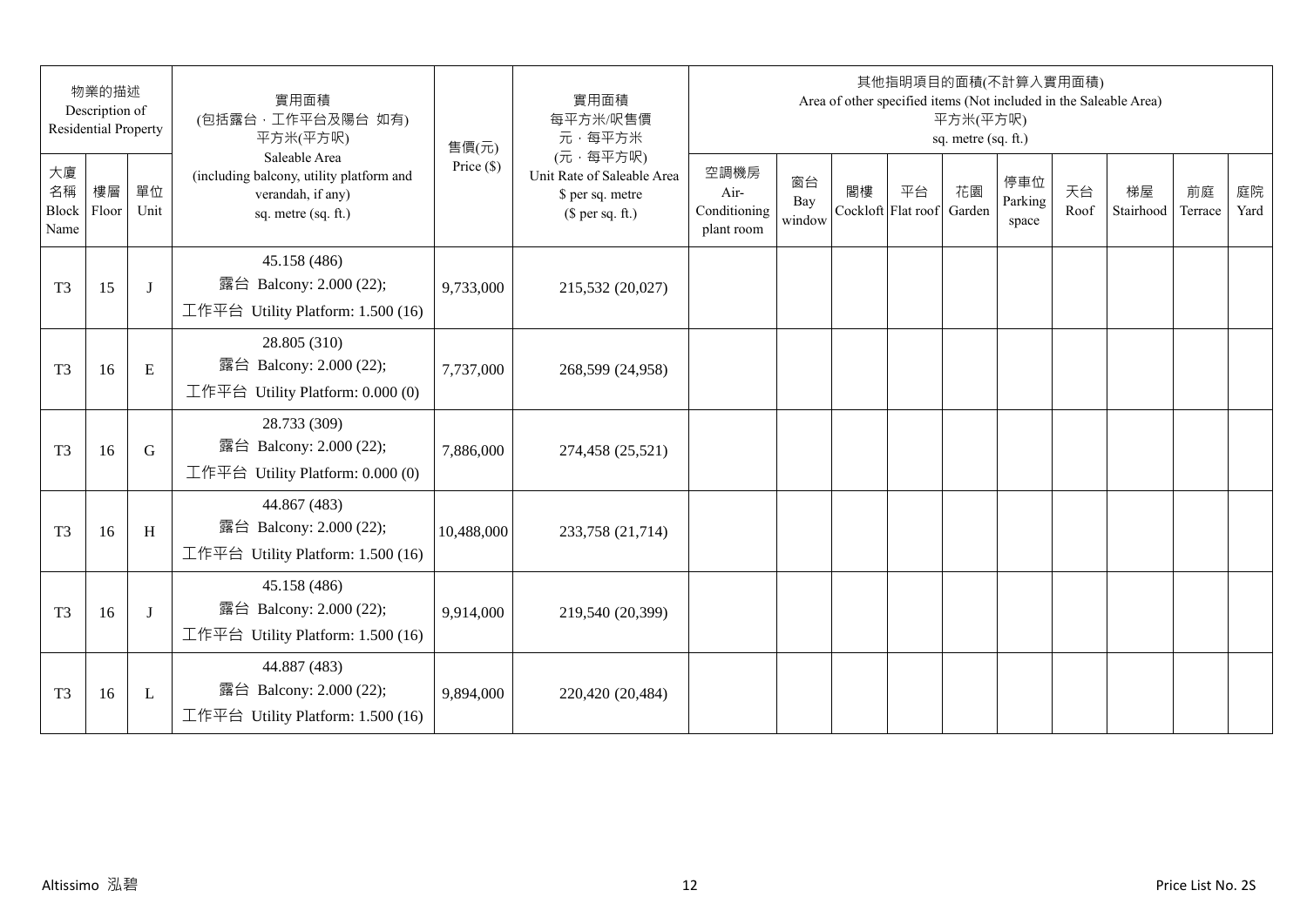| 物業的描述<br>Description of<br>Residential Property |                |              | 實用面積<br>(包括露台,工作平台及陽台 如有)<br>平方米(平方呎)                                                                 | 售價(元)        | 實用面積<br>每平方米/呎售價<br>元·每平方米                                                     | 其他指明項目的面積(不計算入實用面積)<br>Area of other specified items (Not included in the Saleable Area)<br>平方米(平方呎)<br>sq. metre (sq. ft.) |                     |    |                          |              |                         |            |                 |               |            |  |
|-------------------------------------------------|----------------|--------------|-------------------------------------------------------------------------------------------------------|--------------|--------------------------------------------------------------------------------|-----------------------------------------------------------------------------------------------------------------------------|---------------------|----|--------------------------|--------------|-------------------------|------------|-----------------|---------------|------------|--|
| 大廈<br>名稱<br>Block<br>Name                       | 樓層<br>Floor    | 單位<br>Unit   | Saleable Area<br>(including balcony, utility platform and<br>verandah, if any)<br>sq. metre (sq. ft.) | Price $(\$)$ | (元·每平方呎)<br>Unit Rate of Saleable Area<br>\$ per sq. metre<br>$$$ per sq. ft.) | 空調機房<br>Air-<br>Conditioning<br>plant room                                                                                  | 窗台<br>Bay<br>window | 閣樓 | 平台<br>Cockloft Flat roof | 花園<br>Garden | 停車位<br>Parking<br>space | 天台<br>Roof | 梯屋<br>Stairhood | 前庭<br>Terrace | 庭院<br>Yard |  |
| T <sub>5</sub>                                  |                | $\mathbf{J}$ | 48.593 (523)<br>露台 Balcony: 2.000 (22);<br>工作平台 Utility Platform: 0.000 (0)                           | 9,808,000    | 201,840 (18,753)                                                               |                                                                                                                             |                     |    | 5.699<br>(61)            |              |                         |            |                 |               |            |  |
| T <sub>5</sub>                                  | $\overline{7}$ | $\mathbf{F}$ | 28.578 (308)<br>露台 Balcony: 2.000 (22);<br>工作平台 Utility Platform: $0.000(0)$                          | 7,680,000    | 268,738 (24,935)                                                               |                                                                                                                             |                     |    |                          |              |                         |            |                 |               |            |  |
| T <sub>5</sub>                                  | 8              | $\mathbf{F}$ | 28.578 (308)<br>露台 Balcony: 2.000 (22);<br>工作平台 Utility Platform: $0.000(0)$                          | 7,785,000    | 272,412 (25,276)                                                               |                                                                                                                             |                     |    |                          |              |                         |            |                 |               |            |  |
| T <sub>5</sub>                                  | 12             | F            | 28.578 (308)<br>Balcony: 2.000 (22);<br>露台<br>工作平台 Utility Platform: $0.000(0)$                       | 8,061,000    | 282,070 (26,172)                                                               |                                                                                                                             |                     |    |                          |              |                         |            |                 |               |            |  |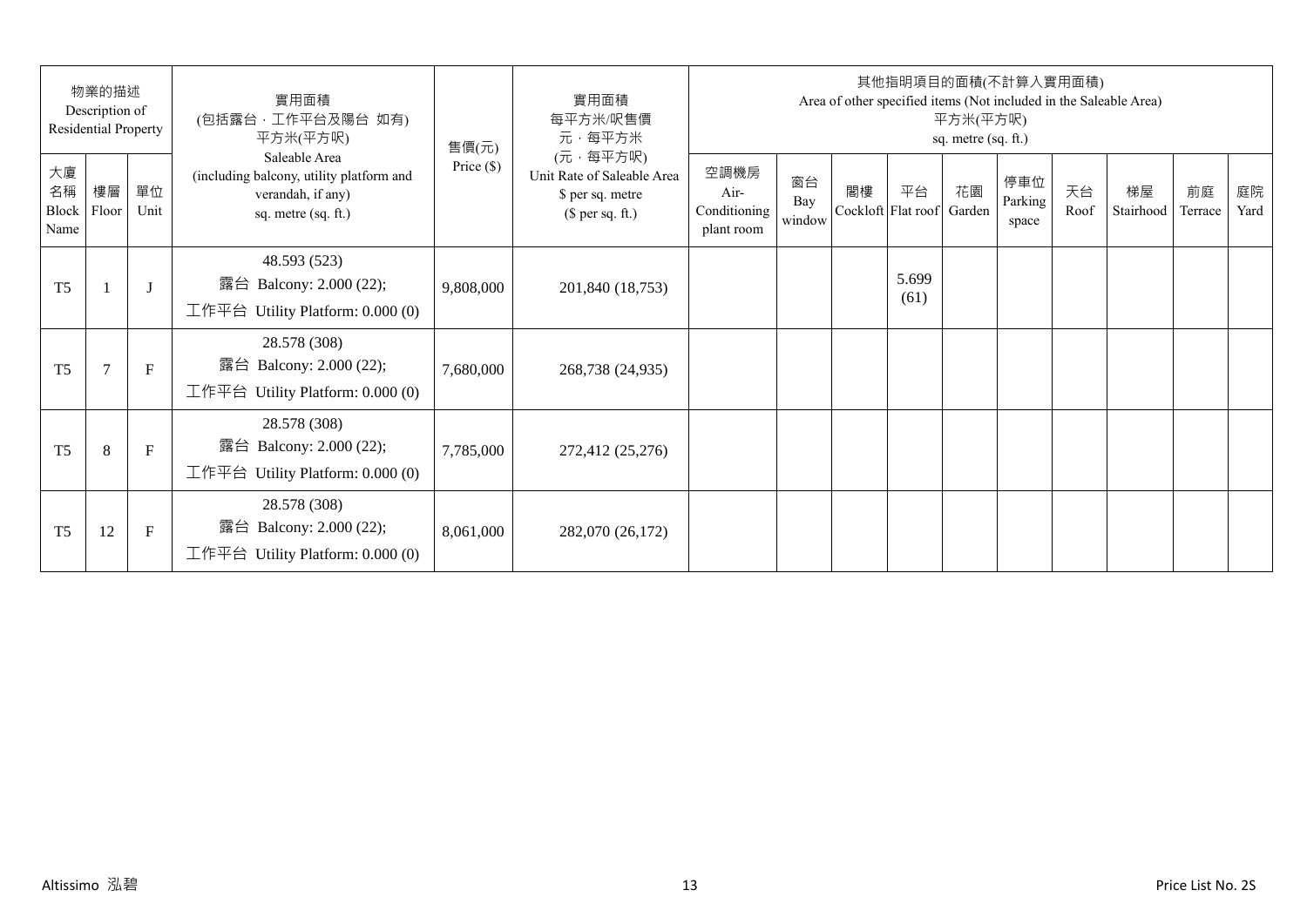#### **第三部份:其他資料 Part 3: Other Information**

#### (1) 準買家應參閱發展項目的售樓說明書,以了解該項目的資料。 Prospective purchasers are advised to refer to the sales brochure for the development for information on the development.

#### $(2)$  根據《一手住宅物業銷售條例》第 52(1)條及第 53(2)及(3)條,

According to sections 52(1) and 53(2) and (3) of the Residential Properties (First-hand Sales) Ordinance, –

### 第 52(1) 條 / Section 52(1)

在某人就指明住宅物業與擁有人訂立臨時買賣合約時,該人須向擁有人支付售價的 5%的臨時訂金。

A preliminary deposit of 5% of the purchase price is payable by a person to the owner on entering into a preliminary agreement for sale and purchase in respect of the specified residential property with the owner.

#### 第 53(2) 條 / Section 53(2)

如某人於某日期訂立臨時買賣合約,並於該日期後的 5 個工作日內,就有關住宅物業簽立買賣合約,則擁有人必須在該日期後的 8 個工作日內,簽立該買賣合約。 If a person executes an agreement for sale and purchase in respect of the residential property within 5 working days after the date on which the person enters into the preliminary agreement for sale and purchase, the owner must execute the agreement for sale and purchase within 8 working days after that date.

### 第 53(3) 條 / Section 53(3)

如某人於某日期訂立臨時買賣合約時,但沒有於該日期後的 5 個工作日內,就有關住宅物業簽立買賣合約,則 – (i) 該臨時合約即告終止;(ii) 有關的臨時訂金即予沒收;及 (iii) 擁 有人不得就該人沒有簽立買賣合約而針對該人提出進一步申索。

If a person does not execute an agreement for sale and purchase in respect of the residential property within 5 working days after the date on which the person enters into the preliminary agreement for sale and purchase-

(i) the preliminary agreement is terminated; (ii) the preliminary deposit is forfeited; and (iii) the owner does not have any further claim against the person for the failure.

#### (3) 實用面積及屬該住宅物業其他指明項目的面積是按《一手住宅物業銷售條例》第 8 條及附表二第 2 部的計算得出的。

The saleable area and area of other specified items of the residential property are calculated in accordance with section 8 and Part 2 of Schedule 2 to the Residential Properties(First-hand Sales) Ordinance.<br>(4) (i) 註:在第(4)段中:

- 
- (a) 「售價」指本價單第二部份中所列之住宅物業的售價,而「成交金額」指將於臨時合約中訂明的住宅物業的實際售價。因應不同支付條款 及/或折扣按售價計算得出之價目,皆以進位到最接近的千位數作為成交金額。
- (b) 「工作日」按《一手住宅物業銷售條例》第 2(1)條所定義。
- (c) 「臨時合約」指臨時買賣合約。
- (d) 「正式合約」指正式買賣合約。
- Note: In paragraph (4): (a)
- "price" means the price of the residential property set out in Part 2 of this price list, and "transaction price" means the actual price of the residential property to be set out in PASP. The price obtained after applying the relevant terms of payment and/or applicable discount(s) on the price will be rounded up to the nearest thousand to determine the transaction price.
	- (b) "working day" shall be as defined in section 2(1) of the Residential Properties (First-hand Sales) Ordinance.
	- (c) "PASP" means the Preliminary Agreement for Sale and Purchase.
	- (d) "ASP" means the Agreement for Sale and Purchase.

於簽署臨時合約時,買方須繳付相等於成交金額的 5%作為臨時訂金,請帶備港幣\$100,000 銀行本票以支付部份臨時訂金,抬頭請寫「的近律師行」或"Deacons"。請另備支 票以繳付臨時訂金之餘額。

The purchasers shall pay the preliminary deposit equivalent to 5% of the transaction price upon signing of the PASP. Please bring along a cashiers' order of HK\$100,000 made payable to "Deacons" for payment of part of the preliminary deposit. Please also bring along a cheque for payment of the balance of the preliminary deposit.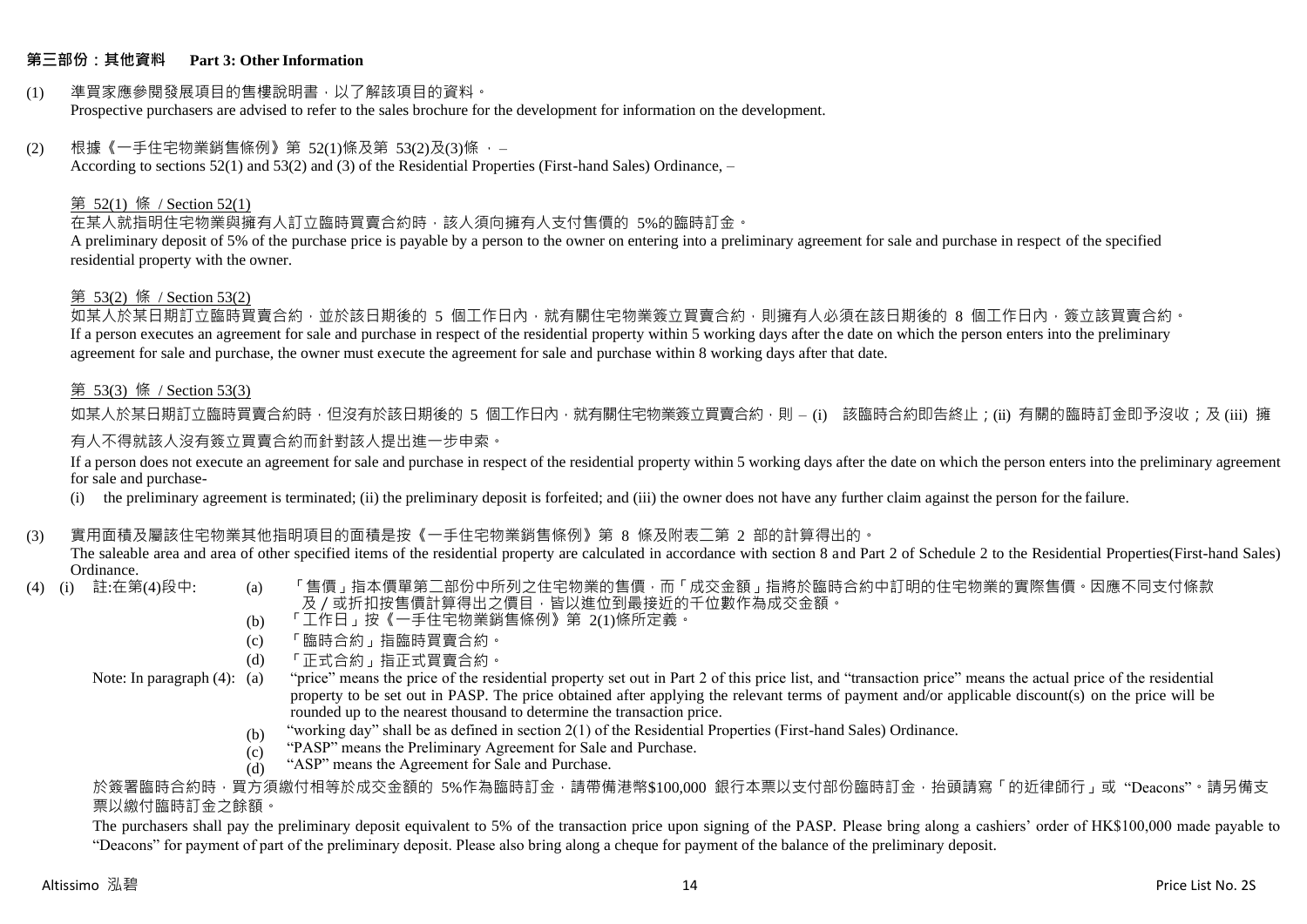## **支付條款 Terms of Payment**

- (A) (並無此編號之支付條款)( No Terms of Payment of such numbering)
- (A1) (並無此編號之支付條款)( No Terms of Payment of such numbering)
- (A2) (並無此編號之支付條款)( No Terms of Payment of such numbering)
- (A3) (並無此編號之支付條款)( No Terms of Payment of such numbering)
- (A4) (並無此編號之支付條款)( No Terms of Payment of such numbering)
- (A5) 120 天現金付款計劃 120-day Cash Payment Plan (照售價減 5%) (5% discount from the price)
	- (1) 買方須於簽署臨時合約時繳付相等於成交金額 5% 作為臨時訂金。買方須於簽署臨時合約後 5 個工作日內簽署正式合約。 The purchaser shall pay the preliminary deposit equivalent to 5% of the transaction price upon signing of the PASP. The ASP shall be signed by the purchaser within 5 working days after signing of the PASP.
	- (2) 買方簽署臨時合約後 30 天內再付成交金額 5% 作為加付訂金。 A further 5% of the transaction price being further deposit shall be paid by the purchaser within 30 days after signing of the PASP.
	- (3) 成交金額 90% 即成交金額餘款於買方簽署臨時合約後 120 天內由買方付清。 90% of the transaction price being balance of the transaction price shall be paid by the purchaser within 120 days after signing of the PASP.
- (A6) 180 天輕鬆現金付款計劃 180-day Relax Cash Payment Plan (照售價減 3%) (3% discount from the price)
	- (1) 買方須於簽署臨時合約時繳付相等於成交金額 5% 作為臨時訂金。買方須於簽署臨時合約後 5 個工作日內簽署正式合約。 The purchaser shall pay the preliminary deposit equivalent to 5% of the transaction price upon signing of the PASP. The ASP shall be signed by the purchaser within 5 working days after signing of the PASP.
	- (2) 買方簽署臨時合約後 30 天內再付成交金額 5% 作為加付訂金。 A further 5% of the transaction price being further deposit shall be paid by the purchaser within 30 days after signing of the PASP.
	- (3) 成交金額 90% 即成交金額餘款於買方簽署臨時合約後 180 天內由買方付清。 90% of the transaction price being balance of the transaction price shall be paid by the purchaser within 180 days after signing of the PASP.
- (A7) 360 天輕鬆現金付款計劃 360-day Relax Cash Payment Plan (照售價減 2%) (2% discount from the price)
	- (1) 買方須於簽署臨時合約時繳付相等於成交金額 5% 作為臨時訂金。買方須於簽署臨時合約後 5 個工作日內簽署正式合約。 The purchaser shall pay the preliminary deposit equivalent to 5% of the transaction price upon signing of the PASP. The ASP shall be signed by the purchaser within 5 working days after signing of the PASP.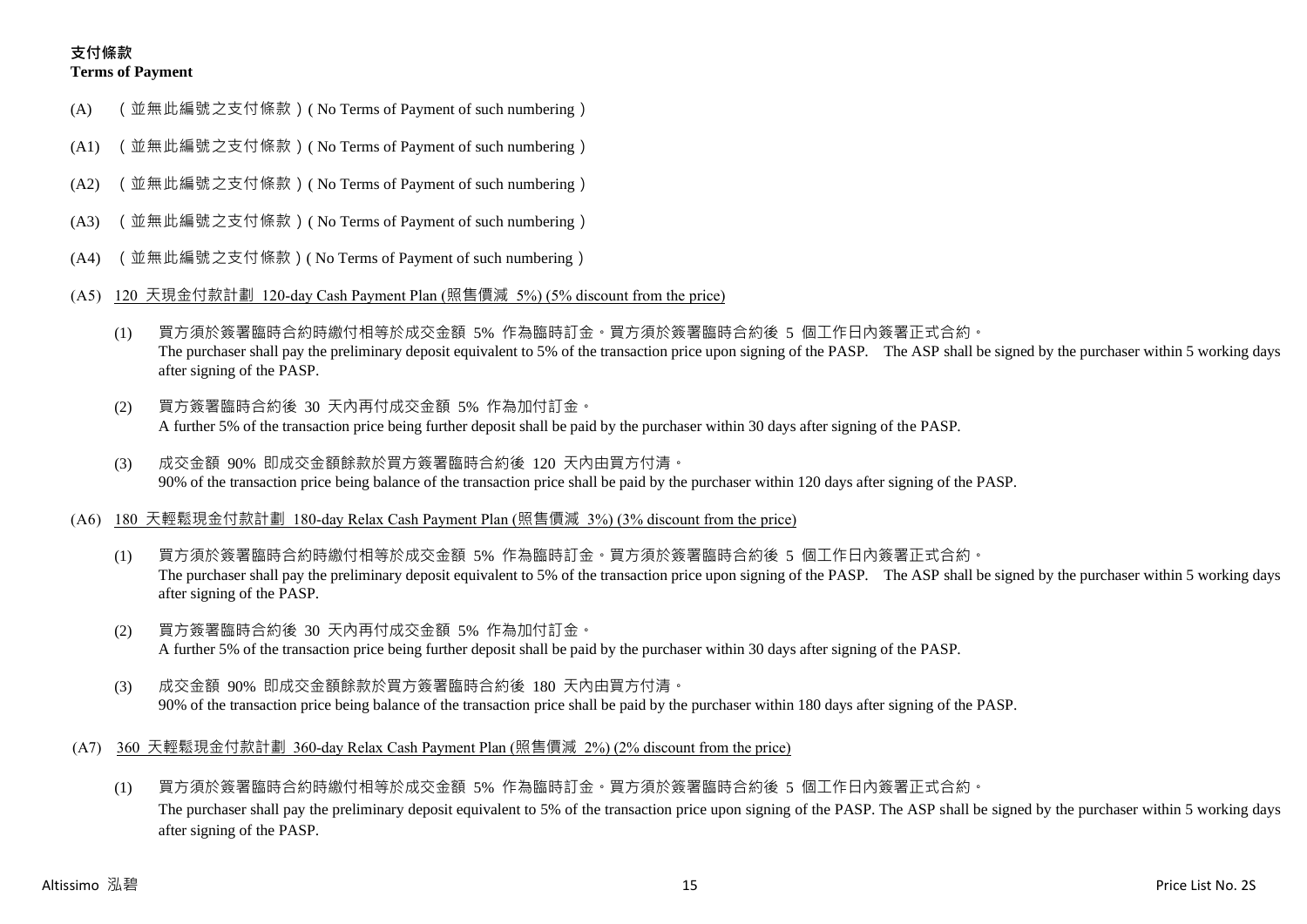(2) 買方簽署臨時合約後 30 天內再付成交金額 5% 作為加付訂金。

A further 5% of the transaction price being further deposit shall be paid by the purchaser within 30 days after signing of the PASP.

- (3) 買方簽署臨時合約後 90 天內再付成交金額 5% 作為部份成交金額。 A further 5% of the transaction price being part payment of the transaction price shall be paid by the purchaser within 90 days after signing of the PASP.
- (4) 成交金額 85% 即成交金額餘款於買方簽署臨時合約後 360 天內由買方付清。

85% of the transaction price being balance of the transaction price shall be paid by the purchaser within 360 days after signing of the PASP.

- (B) (並無此編號之支付條款)( No Terms of Payment of such numbering)
- (C) (並無此編號之支付條款)( No Terms of Payment of such numbering)
- (C1) (並無此編號之支付條款)( No Terms of Payment of such numbering)
- (C2) (並無此編號之支付條款)( No Terms of Payment of such numbering)
- (C3) (並無此編號之支付條款)( No Terms of Payment of such numbering)
- (C4) (並無此編號之支付條款)( No Terms of Payment of such numbering)
- (C5) (並無此編號之支付條款)( No Terms of Payment of such numbering)
- (C6) (並無此編號之支付條款)( No Terms of Payment of such numbering)
- (C7) (並無此編號之支付條款)( No Terms of Payment of such numbering)
- (C8) (並無此編號之支付條款)( No Terms of Payment of such numbering)

# (ii) **售價獲得折扣的基礎**

## **The basis on which any discount on the price is available**

- (a) 見 4(i) See 4(i).
- (b) 不適用。 Not applicable.
- (c) 「限時置業售價折扣」 "First Home Purchase Price Discount"

於 2021 年 8 月 31 日或之前簽署臨時合約購買本價單中之指明住宅物業之買方可獲額外售價 2% 折扣優惠。 An extra 2% discount from the price would be offered to the purchasers who sign the PASP to purchase a specified residential property listed in this price list on or before 31<sup>st</sup> August 2021.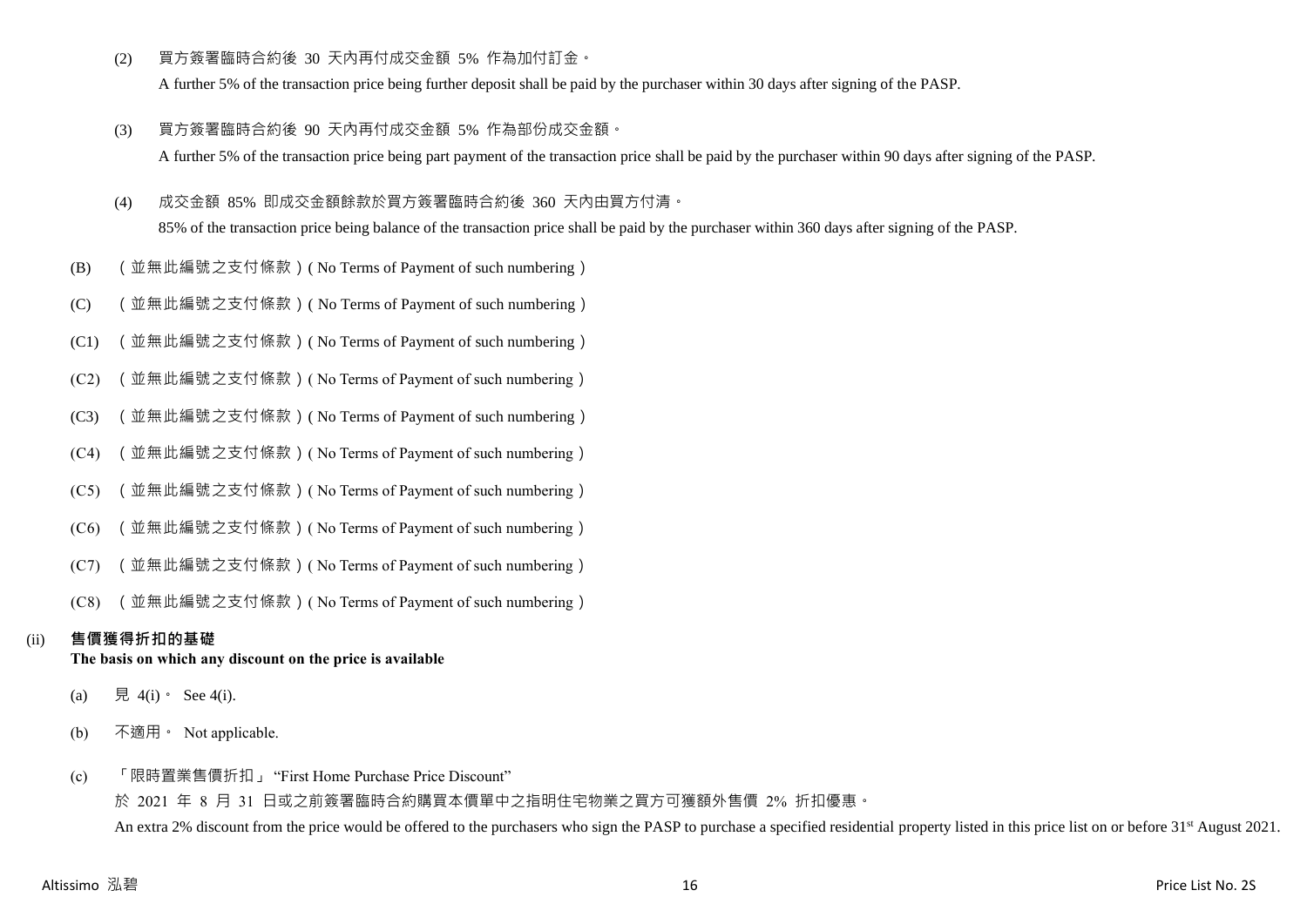### (d) 員工置業折扣 Staff Purchasing Discount

如買方(或構成買方之任何人士)屬任何「員工合資格人士」,並且沒有委任地產代理就購入住宅物業代其行事,可獲額外 5%售價折扣優惠,折扣優惠受相關公司內部條款約 束。

If the purchaser (or any person comprising the purchaser) is a "Qualified Staff", provided that the purchaser did not appoint any estate agent to act for him/her in the purchase of the residential property, an extra 5% discount on the Price would be offered, subject to the internal regulation of Respective Related Parties.

「員工合資格人士」指碧桂園控股有限公司及其附屬公司、宏安集團有限公司及其附屬公司、宏安地產有限公司、位元堂藥業控股有限公司、易易壹金融集團有限公司、中 國農產品交易有限公司或中國建築國際集團及其附屬公司之任何董事、員工及其直系親屬(任何個人的配偶、父母、子女、兄弟及姐妹為該個人之「直系親屬」,惟須提供令 賣方滿意的有關證明文件 以茲證明有關關係,且賣方對是否存在近親關係保留最終決定權)。

"Qualified Staff" means any director or employee (and his/her close family member (a spouse, parent, child, brother and sister of a person is a "close family member" of that person provided that the relevant supporting documents to the satisfaction of the Vendor must be provided to prove the relationship concerned and that the Vendor reserves the final right to decide whether or not such relationship exists)) of any of Country Garden Holdings Company Limited and its subsidiaries, Wang On Group Limited and its subsidiaries, Wang On Properties Limited, Wai Yuen Tong Medicine Holdings Limited, Easy One Financial Group Limited, China Agri-Products Exchange Limited and China State Construction International Holdings Ltd. and its subsidiaries.

買方須在遞交購樓意向登記表格時或前提供令賣方滿意的證據証明其為「員工合資格人士」及(如適用)直系親屬關係,賣方就相關買方是否「員工合資格人士」及(如適 用)存在直系親屬關係有最終決定權,而賣方之決定為最終及對買方具有約束力。

The purchaser shall on or before submission of the Registration of Intent form on the spot provide evidence for proof of being a (if applicable) "Qualified Staff" to the satisfaction of the Vendor and in this respect the Vendor shall have absolute discretion and the Vendor's decision shall be final and binding on the purchaser.

- (e) 不適用。 Not applicable.
- (f) 不適用。 Not applicable.

(g) "Countrygardenhk" Instagram 帳戶跟隨優惠 "Countrygardenhk" Instagram Account Follows' Discount

凡於簽署臨時買賣合約前跟隨 "countrygardenhk" Instagram 帳戶的買家,可獲 1% 售價折扣優惠。 A 1% discount from the Price would be offered to a Purchaser who has followed the "countrygardenhk" Instagram account before signing the Preliminary Agreement for Sale and Purchase.

- (h) 不適用。 Not applicable.
- (i) 不適用。 Not applicable.
- (j) 「5 年管理費減免」優惠 "5-Years Management Fee Subsidy"Discount

於 2021 年 5 月 7 日起,首 10 名簽署臨時合約購買發展項目住宅物業 ( 不論列於本價單或任何其他價單內 ) 之買方, 可享有下列售價折扣優惠作為 「5 年管理費減免」優 惠:

The first ten  $(10)$  purchasers who purchase the specified residential properties in the Development and sign the PASP thereof from  $7<sup>th</sup>$  May 2021 (whether the specified residential property is included in this price list or any other price lists) will enjoy the "5-Years Management Fee Subsidy " Discount as listed below as discount on the Price:

每個購買之三房住宅物業:港幣 \$240,000 For each three-bedroom residential property purchased: HK\$240,000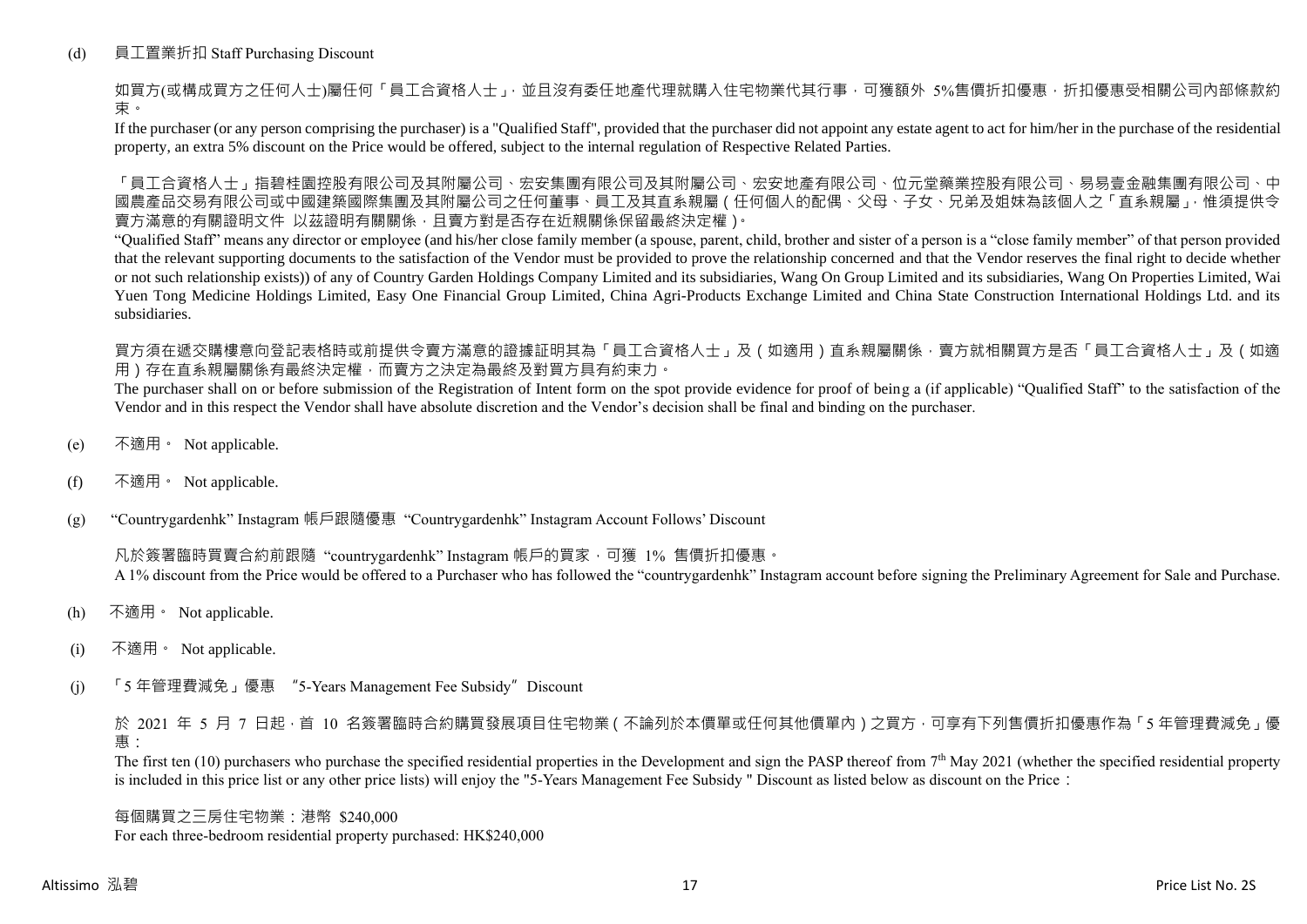- (k) 不適用 · Not applicable.
- (l) 不適用。 Not applicable.
- (m) 「入伙傢私補貼」優惠 "New Home Furniture Subsidy" Benefit

於 2021 年 5 月 7 日起 · 首 5 名簽署臨時合約購買發展項目住宅物業 ( 不論列於本價單或任何其他價單內 ) 之買方 · 可享有以下其中一項優惠 ( 買方必須於簽署臨時合約 時決定選用以下其中一項優惠,其後不得更改)作為「入伙傢私補貼」優惠:

The first five (5) purchasers who purchase the specified residential properties in the Development and sign the PASP thereof from  $7<sup>th</sup>$  May 2021 (whether the specified residential property is included in this price list or any other price lists) will enjoy one of the benefits set out below (the Purchaser must choose one of the benefits upon signing of the PASP and must not change his/her choice thereafter) as the "New Home Furniture Subsidy" Benefit:

(1) 總值港幣 \$160,000 元之「Francfranc」、「Tree」或「Indigo」傢私禮券。上述傢私禮券之使用(包括使用期限等)受商品提供者所訂之條款及條件限制。有關傢私禮 券會於住宅物業之買賣成交時或之後交付予買方。詳情以相關交易文件條款作準(包括但不限於買方須依照正式合約訂定的日期付清所購住宅物業每一期成交金額價 款及餘款);或

Furniture coupon(s) of "Francfranc", "Tree" or "Indigo" with a total value of HK\$160,000.00. The use of the aforesaid furniture coupon(s) (including validity period, etc) is subject to the terms and conditions prescribed by the relevant supplier. The furniture coupon(s) will be delivered to the Purchaser on or after completion of the sale and purchase of the residential property. Subject to the terms and conditions of the relevant transaction document(s) (including without limitation that the Purchaser shall settle each instalment and the balance of the transaction price according to the respective dates stipulated in the ASP); or

- (2) 港幣\$140,000 元之售價折扣 HK\$140,000 discount on the Price
- (n) 「印花稅津貼」優惠 "Subsidy of Stamp Duty" Benefit:

於 2021 年 5 月 7 日起,首 10 名簽署臨時合約購買發展項目住宅物業(不論列於本價單或任何其他價單內)之買方,可獲額外售價之 1% 折扣作為「印花稅津貼」優惠。 The first ten (10) purchasers who purchase the specified residential properties in the Development and sign the PASP thereof from  $7<sup>th</sup>$  May 2021 (whether the specified residential property is included in this price list or any other price lists) will enjoy an extra 1% discount on the Price as the "Subsidy of Stamp Duty" Benefit.

(o) 「雙重置業」至尊優惠 "Buy More, Save More" Discount

於 2021 年 5 月 7 日起,首 5 名符合條件並簽署臨時合約購買發展項目住宅物業 ( 不論列於本價單或任何其他價單內 ) 之買方,可享有以下優惠作為「雙重置業」優惠 : The first five (5) purchasers who satisfy the conditions set out below and purchase the specified residential properties in the Development and sign the PASP thereof from  $7<sup>th</sup>$  May 2021 (whether the specified residential property is included in this price list or any other price lists) will enjoy the below benefits as the "Buy More, Save More" Discount:

- (1) 如買方及其直系親屬同時簽署臨時買賣合約以購入2間發展項目住宅物業,則購入較低成交金額住宅物業的買方可享有額外售價之5%的折扣。該兩個住宅物業的買方 可為不同的人士,但必須提供令賣方滿意的有效證明文件以證明其直系親屬之關係。「直系親屬」指個人的配偶、父母、子女及兄弟姊妹;或 If a purchaser and his/her immediate family member(s) enter into Preliminary Agreements for Sale and Purchase for purchase of two (2) residential properties at the same time, a 5% discount on the Price will be offered to the purchaser of the residential property of lower transaction price. The Purchasers of the two residential properties can be different persons provided that they shall provide valid supporting documents to the satisfaction of the Vendor to prove the relationship of "immediate family member". "Immediate family member" shall mean spouse, parent, child/children and sibling of an individual; or
- (2) 如買方為發展項目住宅物業現時業主本人再次購買住宅物業,或為其直系親屬通過其推薦購買發展項目住宅物業,則本次購買的買方可享有額外售價之5%的折扣。相 關人士必須提供令賣方滿意的有效證明文件以證明其直系親屬之關係。「直系親屬」指個人的配偶、父母、子女及兄弟姊妹。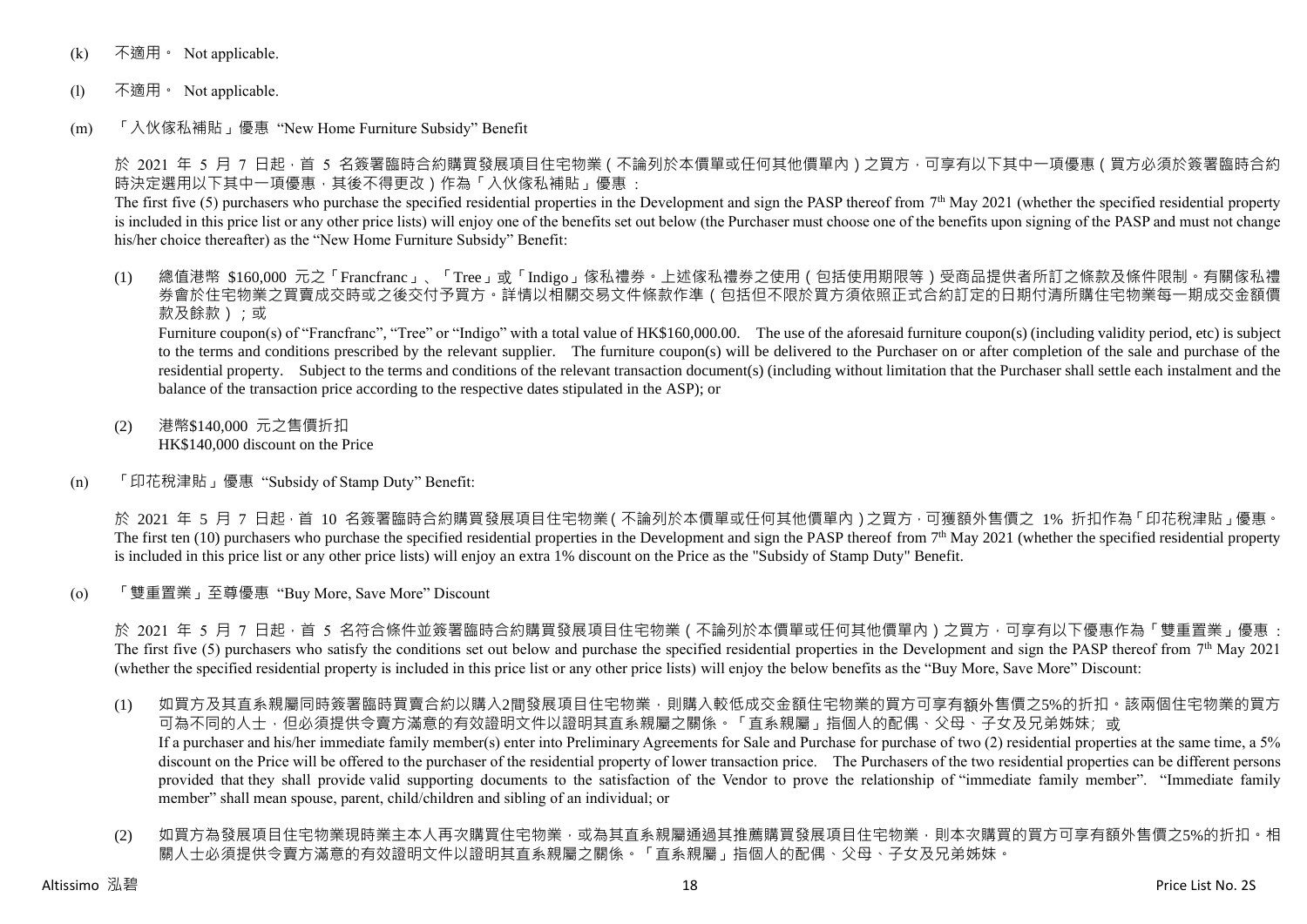If a current owner of residential property(ies) of the Development purchases another residential property, or his/her immediate family member(s) purchase(s) a residential property of the Development through the recommendation of that owner, a 5% discount on the Price will be offered to the purchaser this time. The relevant individuals shall provide valid supporting documents to the satisfaction of the Vendor to prove the relationship of "immediate family member". "Immediate family member" shall mean spouse, parent, child/children and sibling of an individual.

## (iii) **可就購買發展項目中的指明住宅物業而連帶獲得的任何贈品、財務優惠或利益**

**Any gift, or any financial advantage or benefit, to be made available in connection with the purchase of a specified residential property in the Development**

- (a)  $\quad \nexists \quad 4(i) \; \nexists \quad 4(ii) \; \cdot \quad \text{See } 4(i) \text{ and } 4(ii)$
- (b) 不適用。 Not applicable.
- (c) 不適用。 Not applicable.
- (d) 不適用。 Not applicable.
- (e) 不適用。 Not applicable.
- (f) 不適用 Not applicable.
- (g) 不適用。 Not applicable.
- (h) 101第一按揭貸款 101 First Mortgage Loan

**只適用於選用第 (4)(i)(A5) 及 (A6) 段之付款計劃。Only applicable to payment plan under paragraphs (4)(i)(A5) and (A6) . 只適用於屬自然人的買方。 Only applicable to purchasers who are natural persons.**

買方可向賣方介紹之財務機構或賣方指定的其它公司 (「介紹之第一承按人」) 申請最高達成交金額之 70% 之第一按揭 (「101 第一按揭貸款」)。101 第一按揭貸款及其申 請受以下條款及條件規限:

The purchaser may apply to the financial institution referred by the Vendor or any other company designated by the Vendor (the "Referred First Mortgagee") for first mortgage with a maximum loan amount equivalent to 70% of the transaction price (the "101 First Mortgage Loan"). 101 First Mortgage Loan and its application are subject to the following terms and conditions:

(1) 買方必須於買賣合約內訂明的付清成交金額餘額之日前最少 75 日書面向介紹之第一承按人申請 101 第一按揭貸款。

The purchaser shall make a written application to the Referred First Mortgagee for 101 First Mortgage Loan not less than 75 days before the date of settlement of the balance of the transaction price as specified in the agreement for sale and purchase.

(2) 如買方選用 (4)(i)(C5) 段之付款計劃並申請 101 第一按揭貸款,成交金額將會增加 3.5%,買方必須於申請時向賣方繳付 (a) 截至申請日期當日按照買賣合約訂明及按新 成交金額計算之應付部份與 (b) 原來成交金額已付部份之差額。為免存疑,更改後之成交金額將以進位到最接近的千位數計算。買方亦須就此簽立一份有關住宅物業之補 充合約以更改成交金額及支付條款,有關之律師費用及雜費概由買方負責。 If payment plan under paragraph  $(4)(i)(C5)$  is opted by the purchaser and the purchaser applies for the 101 First Mortgage Loan, the transaction price shall be increased by 3.5% and

the difference between (a) amount payable under the ASP calculated by reference to the new transaction price as at the date of application and (b) amount of original transaction price paid by the purchaser shall be payable by the purchaser to the Vendor upon application. For avoidance of doubt, the new transaction price will be rounded up to the nearest thousand.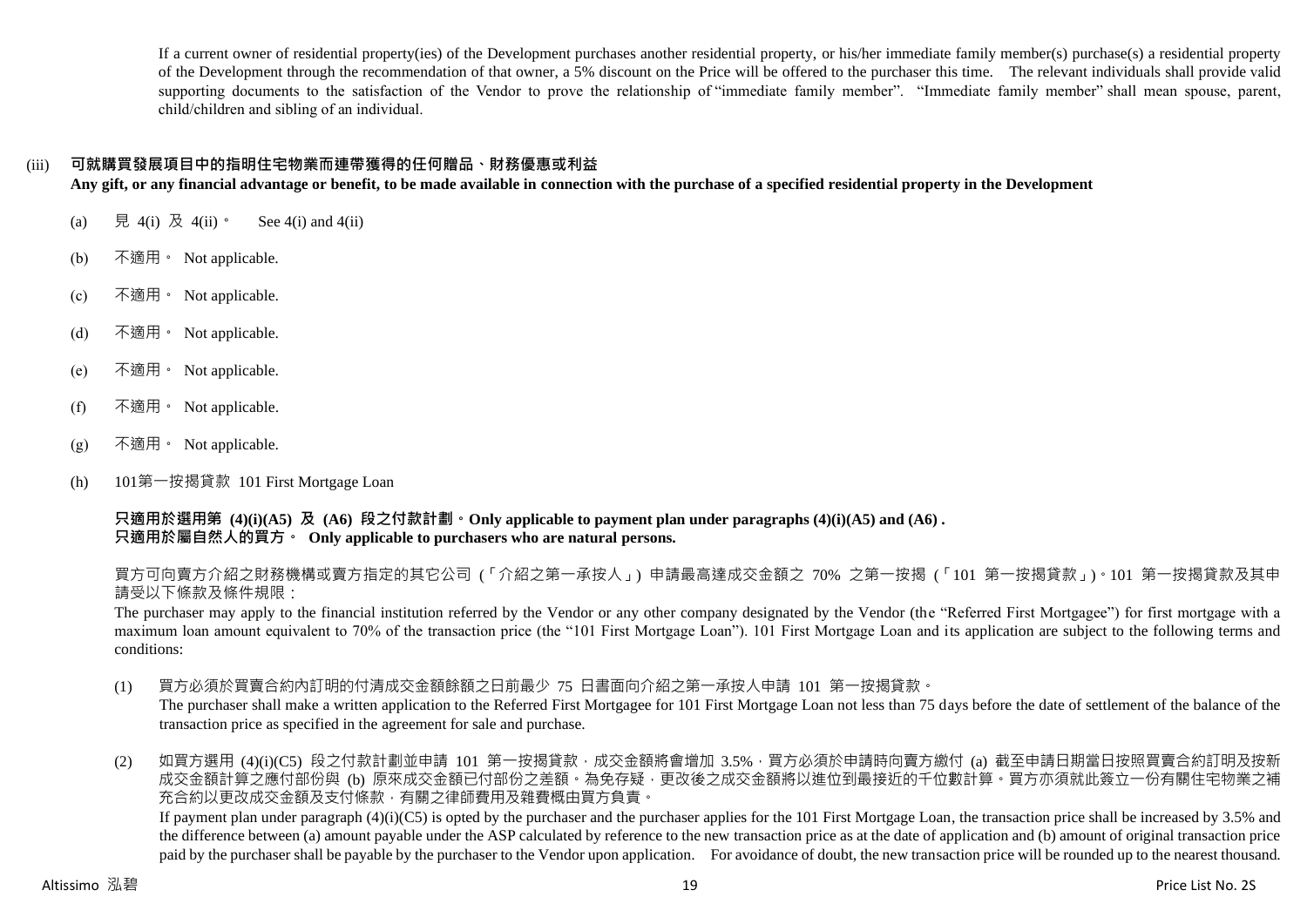The purchaser shall also sign a supplemental agreement in respect of the residential property to vary the transaction price and the terms of payment, all relevant legal costs and disbursements of which shall be borne by the purchaser solely.

(3) 如買方最終並無選用「101 第一按揭貸款」,買方可在住宅物業買賣成交後 1 個月内向賣方遞交書面申請成交金額回贈,賣方將會在收到買方之書面申請後 1 個月内給予 買方同等金額之成交金額回贈。

If the Purchaser eventually does not utilize the 101 First Mortgage Loan, the purchaser may, within 1 month after completion of sale and purchase of the residential property, submit a written application to the Vendor for a transaction price rebate. The Vendor will provide to the purchaser the transaction price rebate in the amount equivalent to the said part payment within 1 month after receiving the written application from the purchaser..

(4) 101 第一按揭貸款的最高金額為成交金額的 70% (若買方為香港永久性居民) 或 60% (若買方為非香港永久性居民) · 貸款金額不可超過應繳付之成交金額餘額。介紹之第 一承按人因應買方及其擔保人 (如適用) 的信貸評估,對實際批出予買方的貸款金額作出決定。

The maximum 101 First Mortgage Loan amount shall be 70% of the transaction price (if purchaser is Hong Kong permanent residents) or 60% of the transaction price (if purchaser is not Hong Kong permanent residents), provided that the loan amount shall not exceed the balance of the transaction price payable. The Referred First Mortgagee will decide the loan amount to be granted to the purchaser after considering the result of the credit assessment of the purchaser and his guarantor (if applicable).

- (5) 101 第一按揭貸款年期最長為 25 年。 The maximum tenor of the 101 First Mortgage Loan shall not exceed 25 years.
- (6) 101 第一按揭貸款以住宅物業之第一法定按揭作抵押。 The 101 First Mortgage Loan shall be secured by a first legal mortgage over the residential property.
- (7) 101 第一按揭貸款年期首 24 個月的年利率為介紹之第一承按人不時報價之最優惠利率減 4.5%。 The annual interest rate of the 101 First Mortgage Loan for the first 24 months shall be at 4.5% below the Best Lending Rate as quoted by the Referred First Mortgagee from time to time.
- (8) 101 第一按揭貸款年期第 25 個月及其後之年利率為介紹之第一承按人不時報價之最優惠利率。 The annual interest rate of the 101 First Mortgage Loan from the 25<sup>th</sup> month and thereafter shall be the Best Lending Rate as quoted by the Referred First Mortgagee from time to time.
- (9) 「最優惠利率」由介紹之第一承按人決定,現為年利率 5.5%。 The Best Lending Rate is determined by the Referred First Mortgagee. The current Best Lending Rate is 5.5% per annum.
- (10) 買方於按揭首 24 個月只需就 101 第一按揭貸款向介紹之第一承按人繳付利息,其後則須照常連本帶息供款。 The purchaser shall only pay the interest of the 101 First Mortgage Loan to the Referred First Mortgagee in the first 24 months and shall repay the principal amount and interest as usual for the rest of the term of the 101 First Mortgage Loan.
- (11) 買方須按月分期償還 101 第一按揭貸款。 The purchaser shall repay the 101 First Mortgage Loan by monthly instalments.
- (12) 101 第一按揭貸款申請的審批由介紹之第一承按人全權負責。介紹之第一承按人對是否批出見證明日按揭貸款有最終決定權。 The Referred First Mortgagee shall be solely responsible to determine whether to approve the purchasers' application for the 101 First Mortgage Loan. The Referred First Mortgagee shall have the final right to decide whether or not to grant the 101 First Mortgage Loan.
- (13) 所有 101 第一按揭貸款之法律文件必須由賣方或介紹之第一承按人指定之律師行辦理,買方須負責支付一切有關之律師費用及雜費。買方可選擇自行聘用律師作為其代表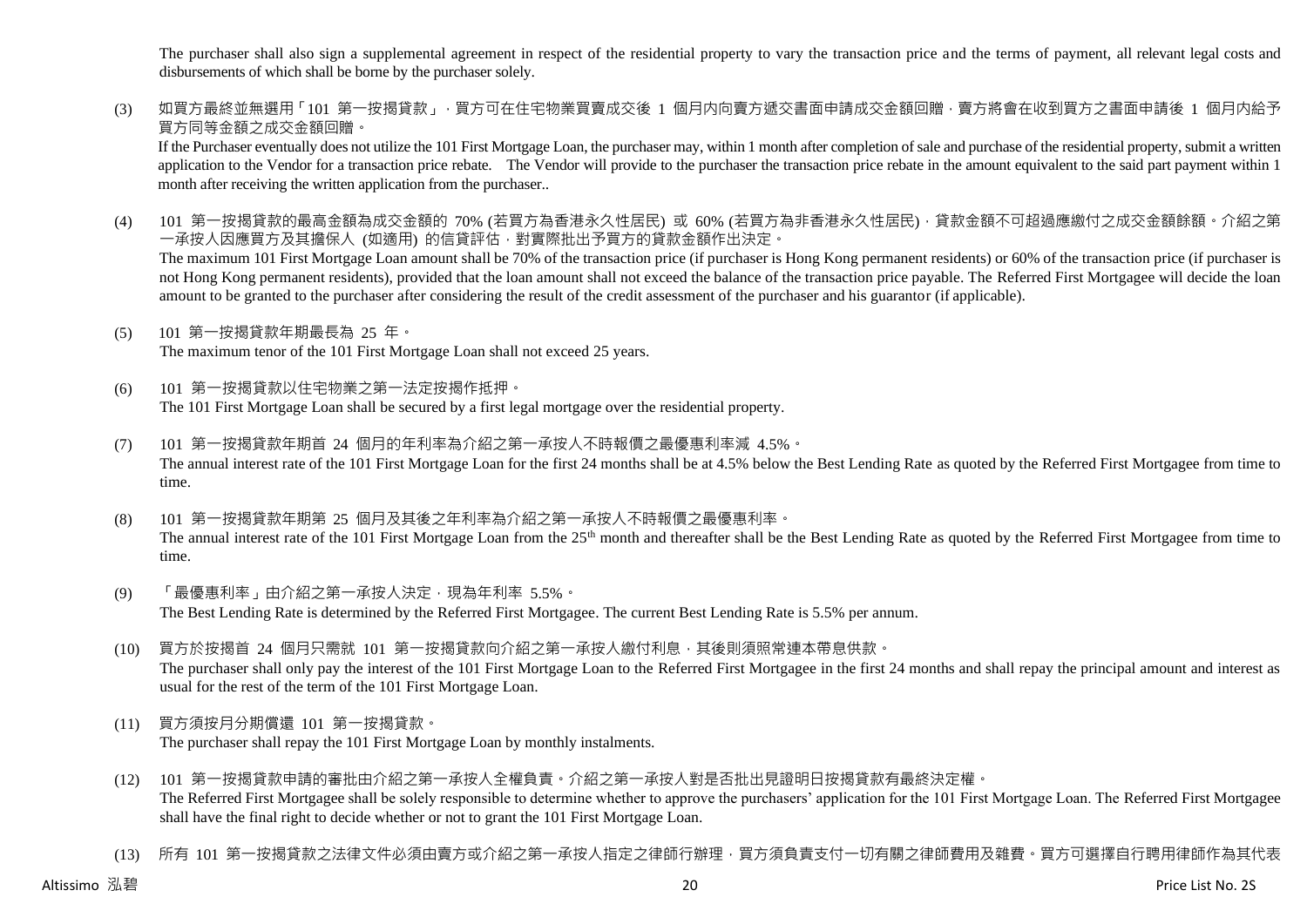### 律師,在此情況下,買方亦須負責其代表律師有關處理 101 第一按揭貸款的律師費用及雜費。

All legal documents of the 101 First Mortgage Loan shall be prepared and handled by the solicitors designated by the Vendor or the Referred First Mortgagee and all relevant legal costs and disbursements shall be borne by the purchaser solely. The purchaser may choose to instruct his own solicitors to act for him and in such event, the purchaser shall also bear his own solicitors' legal costs and disbursements relating to the 101 First Mortgage Loan.

(14) 買方須按介紹之第一承按人的要求提供一切所需文件以證明其還款能力,所需文件包括但不限於買方及其擔保人 (如適用) 的信貸報告、收入證明、銀行紀錄及借貸紀錄(包 括其他貸款,如有)。

The purchaser shall upon request by the Referred First Mortgagee provide all necessary documents to prove his repayment ability, the necessary documents shall include but not limited to credit report, income proof, bank records and borrowing records (including other loans, if any) of the purchaser and his guarantor(s) (if applicable).

(15) 不論 101 第一按揭貸款獲批與否,買方仍須按買賣合約完成住宅物業的買賣及繳付全數成交金額。

Irrespective of whether the 101 First Mortgage Loan is granted or not, the purchaser shall complete the purchase of the residential property and shall pay the transaction price in full in accordance with the agreement for sale and purchase.

- (16) 101 第一按揭貸款受其他條款及細則約束。 The 101 First Mortgage Loan is subject to other terms and conditions.
- (17) 101 第一按揭貸款純為介紹之第一承按人與買方之交易。買方與介紹之第一承按人之任何轇輵,一概與賣方及碧桂園(香港)地產代理有限公司無關。以上關於 101 第一按 揭貸款的資料不構成亦不能被視為賣方或任何其他人士就 101 第一按揭貸款作出的陳述、保證、承諾、要約或買賣合約之條款。賣方及碧桂園(香港)地產代理有限公司在任何情況 下均無需就 101 第一按揭貸款向買方承擔任何責任。

The 101 First Mortgage Loan is a transaction between the Referred First Mortgagee and the purchaser only. The Vendor and Country Garden (Hong Kong) Property Agency Limited shall not be involved in any dispute between the purchaser and the Referred First Mortgagee. The above information of the 101 First Mortgage Loan shall not be regarded as any representation, guarantee, warranty, offer or terms of the agreement for sale and purchase made by the Vendor or any other parties. Under no circumstance shall the Vendor and Country Garden (Hong Kong) Property Agency Limited be liable to the purchaser in respect of the 101 First Mortgage Loan.

(i) 101 第二按揭貸款 101 Second Mortgage Loan

## **只適用於選用第 (4)(i)(A5) 及 (A6) 段之付款計劃。Only applicable to payment plan under paragraphs (4)(i)(A5) and (A6) . 只適用於屬自然人的買方。 Only applicable to purchasers who are natural persons.**

買方可向賣方介紹之財務機構或賣方指定的其它公司 (「介紹之第二承按人」) 申請最高達成交額之 15% 之第二按揭 (「101 第二按揭貸款」),基本條款如下:

The Purchaser may apply to the financial institution referred by the Vendor or any other company designated by the Vendor (the "Referred Second Mortgagee") for second mortgage with a maximum loan amount equivalent to 15% of the transaction price (the "101 Second Mortgage Loan"). The 101 Second Mortgage Loan and its application are subject to the following terms and conditions:

(1) 買方必須於買賣合約內訂明的付清售價餘額之日前最少 75 日書面向介紹之第二承按人申請 101 第二按揭貸款。買方如欲申請 101 第二按揭貸款,需同時申請 101 第一 按揭貸款,即買方不可只申請 101 第二按揭貸款而不申請 101 第一按揭貸款。

The purchaser shall make a written application to the Referred Second Mortgagee for 101 Second Mortgage not less than 75 days before the date of settlement of the balance of the Purchase Price as specified in the agreement for sale and purchase. If the purchaser intends to apply for 101 Second Mortgage Loan, he must also apply for 101 First Mortgage Loan at the same time, that is to say, the purchaser cannot apply for 101 Second Mortgage Loan only but not applying for 101 First Mortgage Loan.

(2) 101 第二按揭貸款的最高金額為成交金額的 15%,101 第一按揭貸款及 101 第二按揭貸款總金額不可超過有關住宅物業成交金額之 85%。介紹之第二承按人會因應買方及其 擔保人 (如適用) 的信貸評估,對實際批出予買方的貸款金額作出決定。 The maximum 101 Second Mortgage Loan amount shall be 15% of the transaction price, provided that the total loan amount of the 101 First Mortgage Loan and the 101 Second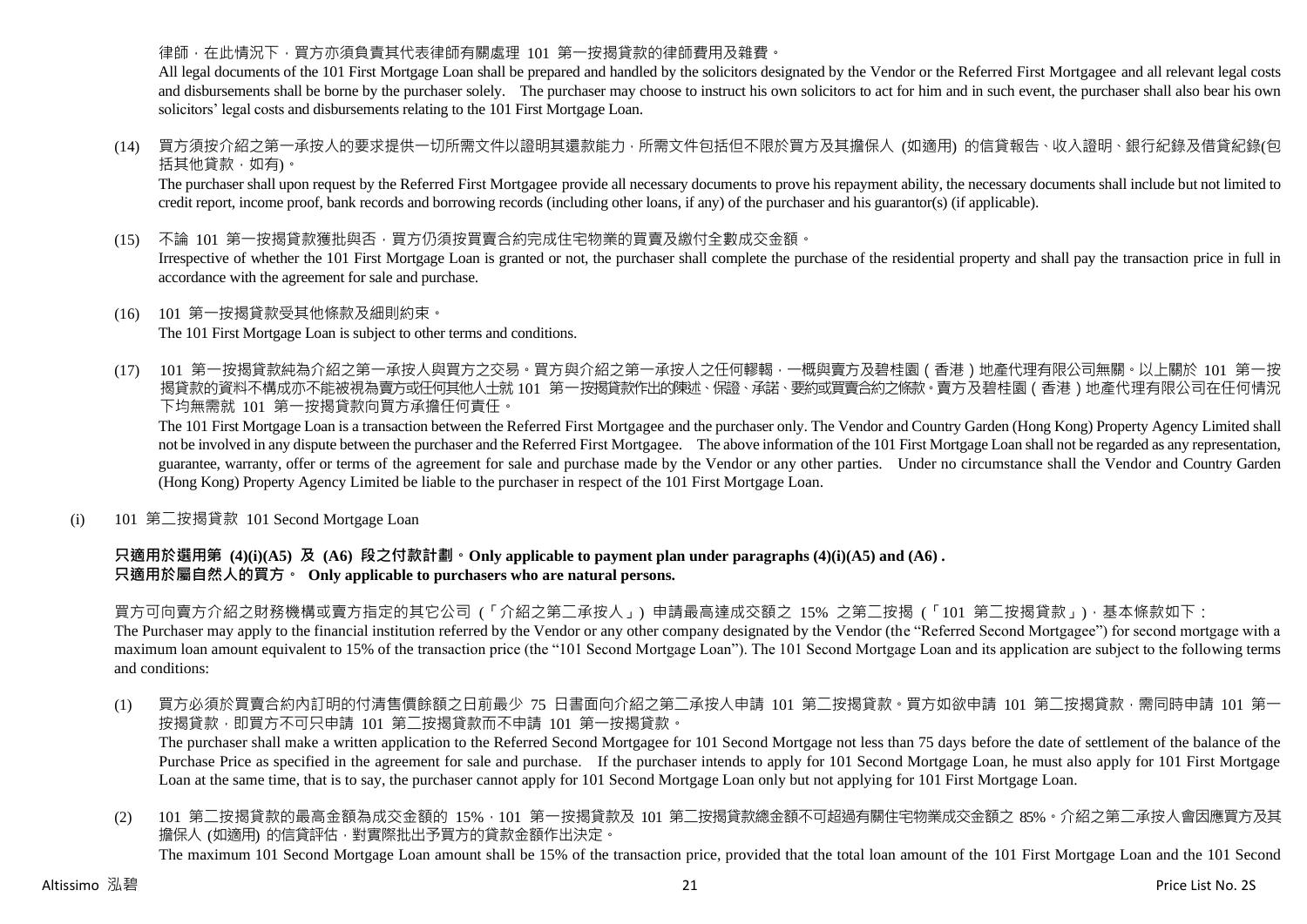Mortgage Loan shall not exceed 85% of the transaction price of the relevant residential property. The Referred Second Mortgagee will decide the loan amount to be granted to the purchaser after considering the result of the credit assessment of the purchaser and his guarantor (if applicable).

- (3) 101 第二按揭貸款年期最長為 3 年。 The maximum tenor of the 101 Second Mortgage Loan shall be 3 years.
- (4) 101 第一按揭貸款及 101 第二按揭貸款申請將由有關承按機構獨立處理。 The applications for 101 First Mortgage Loan and the 101 Second Mortgage Loan will be processed by the relevant mortgagees independently.
- (5) 101 第二按揭貸款全期豁免利息。 The 101 Second Mortgage Loan shall be free of interest for the whole mortgage period.
- (6) 買方分 3 期支付 101 第二按揭貸款金額,所有期數金額均等。第 1 期於買方按買賣合約繳付成交金額餘額後 360 天內繳付,第 2 期於買方按買賣合約繳付成交金額餘額 後 720 天內繳付,最後一期於買方按買賣合約繳付成交金額餘額後 1,080 天內繳付。 The 101 Second Mortgage Loan amount shall be paid by the purchaser in 3 equal instalments. 1<sup>st</sup> instalment shall be paid by the purchaser within 360 days after the date of settlement of the balance of the transaction price as specified in the agreement for sale and purchase. The 2<sup>nd</sup> instalment shall be paid by the purchaser within 720 days after the date of settlement of the balance of the transaction price as specified in the agreement for sale and purchase. The final instalment shall be paid by the purchaser within 1,080 days after the date of settlement of the balance of the transaction price as specified in the agreement for sale and purchase.
- (7) 101 第二按揭第貸款申請的審批由介紹之第二承按人全權負責。介紹之第二承按人對是否批出 101 第二按揭貸款有最終決定權。 The Referred Second Mortgagee shall be solely responsible to determine whether to approve the purchasers' application for the 101 Second Mortgage Loan. The Referred Second Mortgagee shall have the final right to decide whether or not to grant the 101 Second Mortgage Loan.
- (8) 所有 101 第二按揭貸款之法律文件必須由賣方或介紹之第二承按人指定之律師行辦理,買方須負責支付一切有關之律師費用及雜費。買方可選擇自行聘用律師作為其代表 律師,在此情況下,買方亦須負責其代表律師有關處理 101 第二按揭貸款的律師費用及雜費。 All legal documents of the 101 Second Mortgage Loan shall be prepared and handled by the solicitors designated by the Vendor or the Referred Second Mortgagee and all relevant legal costs and disbursements shall be borne by the purchaser solely. The purchaser may choose to instruct his own solicitors to act for him and in such event, the purchaser shall also bear his own solicitors' legal costs and disbursements relating to the 101 Second Mortgage Loan.
- (9) 買方須按介紹之第二承按人的要求提供一切所需文件以證明其還款能力,所需文件包括但不限於買方及其擔保人 (如適用) 的信貸報告、收入證明、銀行紀錄及借貸紀錄 (包 括其他貸款,如有)。

The purchaser shall upon request by the Referred Second Mortgagee provide all necessary documents to prove his repayment ability, the necessary documents shall include but not limited to credit report, income proof, bank records and borrowing records (including other loans, if any) of the purchaser and his guarantor(s) (if applicable).

(10) 不論 101 第二按揭貸款獲批與否,買方仍須按買賣合約完成住宅物業的買賣及繳付全數成交金額。

Irrespective of whether the 101 Second Mortgage Loan is granted or not, the purchaser shall complete the purchase of the residential property and shall pay the transaction price in full in accordance with the agreement for sale and purchase.

- (11) 101 第二按揭貸款受其他條款及細則約束。 The 101 Second Mortgage Loan is subject to other terms and conditions.
- (12) 101 第二按揭貸款純為介紹之第二承按人與買方之交易。買方與介紹之第二承按人之任何轇輵,一概與賣方及碧桂園(香港)地產代理有限公司無關。以上關於 101 第二按揭貸款的 資料不構成亦不能被視為賣方或任何其他人士就 101 第二按揭貸款作出的陳述、保證、承諾、要約或買賣合約之條款。賣方及碧桂園(香港)地產代理有限公司在任何情況下均無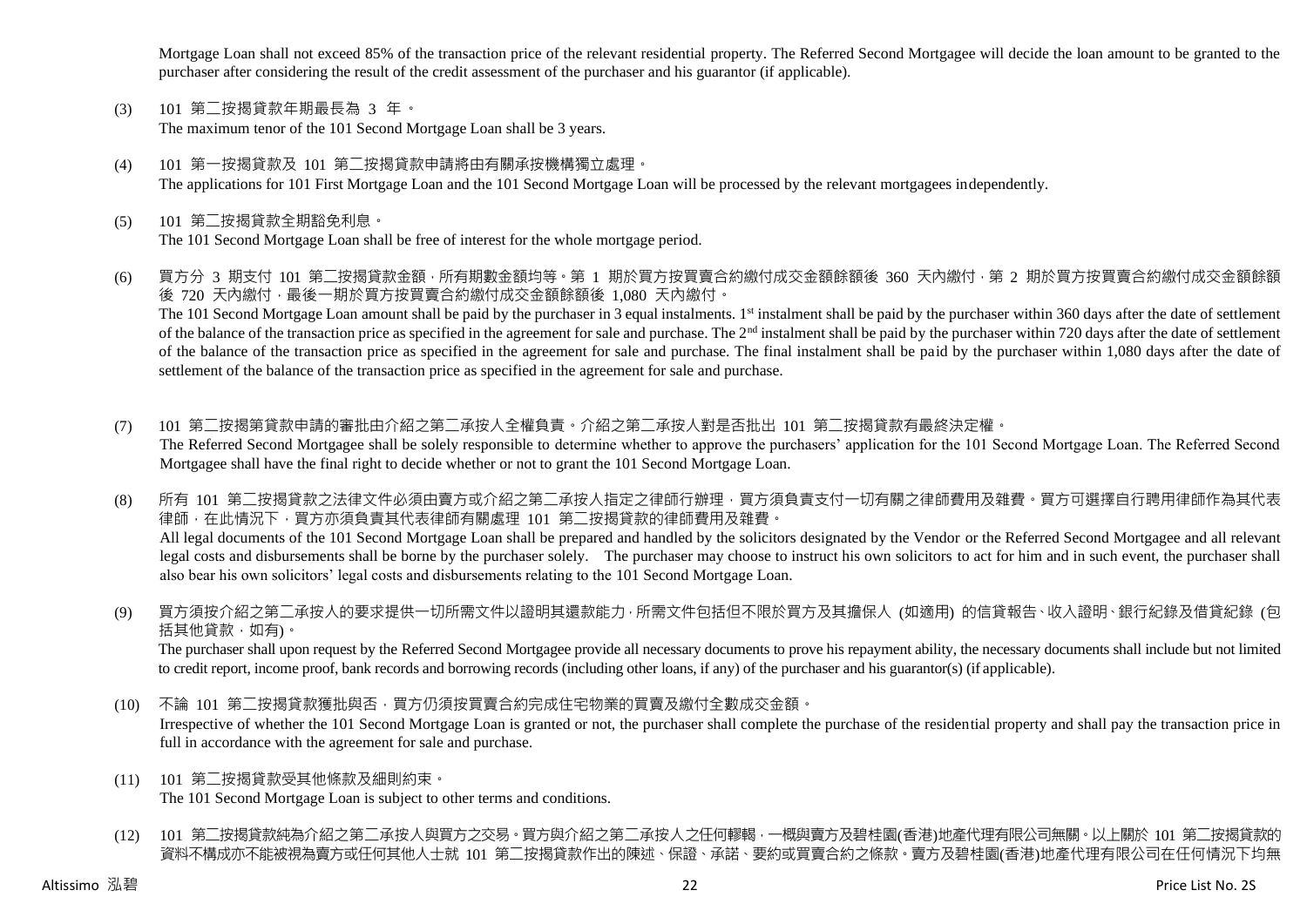需就 101 第二按揭貸款向買方承擔任何責任。

The 101 Second Mortgage Loan is a transaction between the Referred Second Mortgagee and the purchaser only. The Vendor and Country Garden (Hong Kong) Property Agency Limited shall not be involved in any dispute between the purchaser and the Referred Second Mortgagee. The above information of the 101 Second Mortgage Loan shall not be regarded as any representation, guarantee, warranty offer or terms of the agreement for sale and purchase made by the Vendor or any other parties. Under no circumstance shall the Vendor and Country Garden (Hong Kong) Property Agency Limited be liable to the purchaser in respect of the 101 Second Mortgage Loan.

(j) 「成交金額 30% 第二按揭」 "Second Mortgage for 30% of the transaction price"

## **只適用於購買三房住宅物業,及選用第 (4)(i)(A5) 段或第 (4)(i)(A6) 段之付款計劃的買方。**

**Only applicable to purchasers of three-bedroom residential property(ies) and choosing payment plan under paragraph (4)(i)(A5) or (4)(i)(A6) .**

### **只適用於屬自然人的買方。**

#### **Only applicable to purchasers who are natural persons.**

買方可向賣方介紹之財務機構或賣方指定的其它公司 (「介紹之第二承按人」) 申請最高達成交額之 30% 之第二按揭貸款 (「第二按揭貸款」), 基本條款如下:

The Purchaser may apply to the financial institution referred by the Vendor or any other company designated by the Vendor (the "Referred Second Mortgagee") for second mortgage with a maximum loan amount equivalent to 30% of the transaction price (the "Second Mortgage Loan"). The Second Mortgage Loan and its application are subject to the following terms and conditions:

(1) 買方必須於付清成交金額餘款之日起計最少 60 日前以指定的申請書向介紹之第二承按人申請第二按揭貸款。 The purchaser(s) shall by prescribed form apply to the Referred Second Mortgagee for Second Mortgage Loan not less than 60 days before the due date of payment of the balance of transaction price.

(2) 如買方選用 (4)(i)(A5) 段或第 (4)(i)(A6) 段之付款計劃並申請第二按揭貸款,成交金額將會增加 2%,買方必須於申請時向賣方繳付 (a) 截至申請日期當日按照買賣合 約訂明及按新成交金額計算之應付部份與 (b) 原來成交金額已付部份之差額為免存疑,更改後之成交金額將以進位到最接近的千位數計算。買方亦須就此簽立一份有關住 宅物業之補充合約以更改成交金額及支付條款,有關之律師費用及雜費概由買方負責。

If payment plan under paragraph  $(4)(i)(A5)$  or  $(4)(i)(A6)$  is opted by the purchaser and the purchaser applies for the Second Mortgage Loan, the transaction price shall be increased by 2% and the difference between (a) amount payable under the ASP calculated by reference to the new transaction price as at the date of application and (b) amount of original transaction price paid by the purchaser shall be payable by the purchaser to the Vendor upon application. For avoidance of doubt, the new transaction price will be rounded up to the nearest thousand. The purchaser shall also sign a supplemental agreement in respect of the residential property to vary the transaction price and the terms of payment, all relevant legal costs and disbursements of which shall be borne by the purchaser solely.

(3) 如買方申請第二按揭貸款後 · 最終並無動用第二按揭貸款 · 買方將可獲得相等於原來成交金額2%的成交金額回贈 · 成交金額回贈將會於成交時直接用於支付部份成交金額 餘款。

If, after applying for the Second Mortgage Loan, the Purchaser eventually does not utilize the Second Mortgage Loan, the Purchaser will be entitled to a transaction price rebate equivalent to 2% of the original transaction price, which will be directly applied towards settlement of part of the balance of transaction price upon completion.

- (4) 買方須依照介紹之第二承按人之要求提供足夠之入息證明文件。 The purchaser shall provide sufficient proof of income in accordance with the requirements of the Referred Second Mortgagee.
- (5) 第二按揭貸款年期最長為 25 年或與第一按揭貸款同等年期,以較短者為準 The maximum tenor of Second Mortgage Loan shall be 25 years or the same tenor of first mortgage loan, whichever is the shorter.
- (6) 第二按揭貸款首 24 個月之年利率以介紹之第二承按人引用之最優惠利率 (P) 減 2.75% (P 2.75%) 計算。其後的年利率以最優惠利率 (P) 加 2% (P + 2%) 計算。 P 為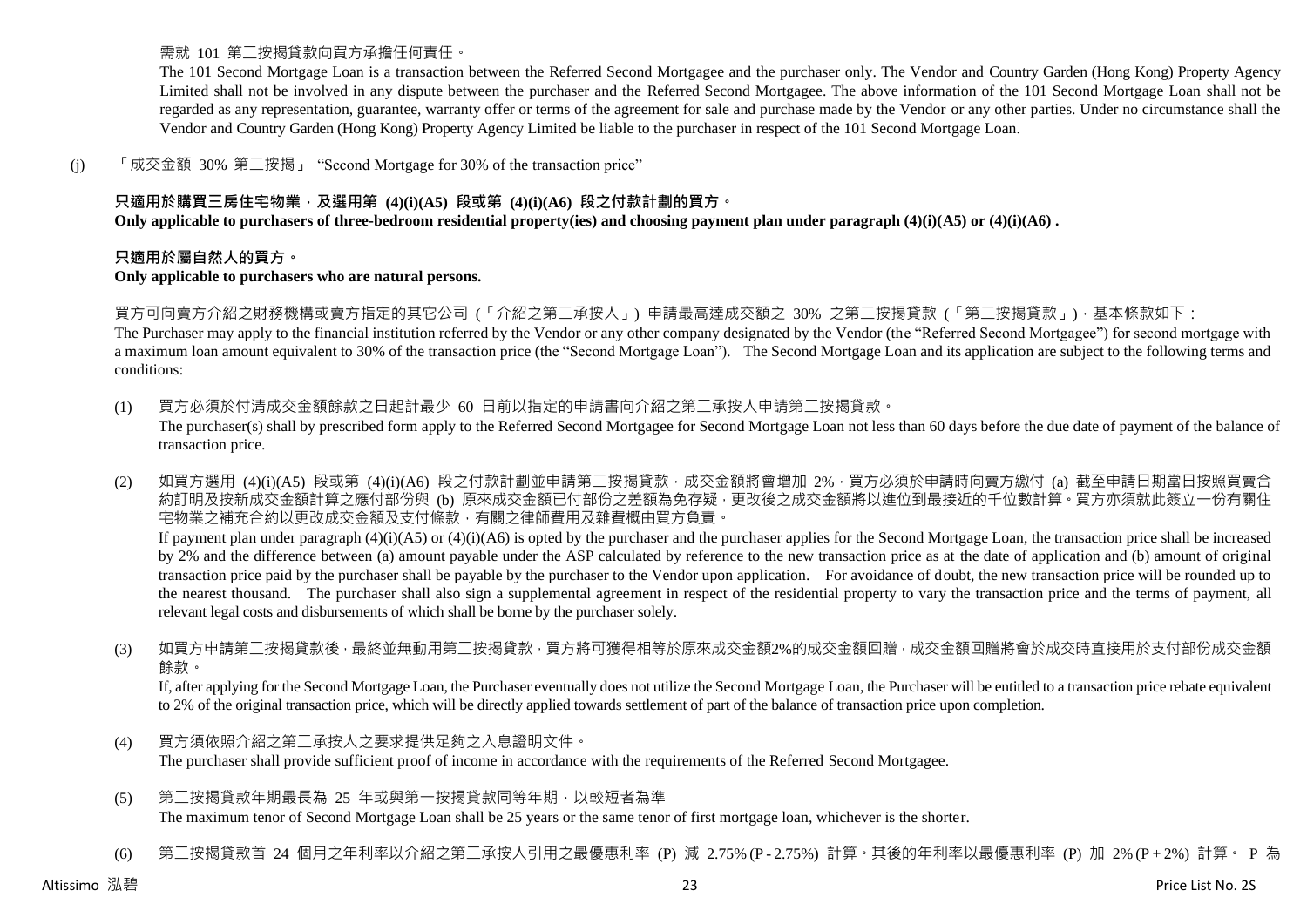浮動利率,於本價單日期 P 為每年 5.375%。最終按揭利率以介紹之第二承按人審批結果而定,賣方並無就其作出,亦不得被視為就其作出任何不論明示或隱含之陳述、 承諾或保證。

The interest rate of the first 24 months of the Second Mortgage Loan shall be Prime Rate (P) quoted by the Referred Second Mortgagee minus 2.75% (P - 2.75%). The interest rate for the rest of the term of the Second Mortgage shall be Prime Rate (P) plus 2%  $(P + 2\%)$ . P is subject to fluctuation. P as at the date of this price list is 5.375% per annum. The final mortgage rate will be subject to final approval by the Referred Second Mortgagee. No representation, undertaking or warranty, whether express or implied, is given, or shall be deemed to have been given by the Vendor in respect thereof.

- (7) 第二按揭貸款最高金額為成交金額的 30%,惟第一按揭貸款及第二按揭貸款總金額不可超過成交金額或有關住宅物業的估價 (以較低者為準) 的 80%。 The maximum Second Mortgage Loan amount shall be 30% of the transaction price, but the total amount of the first mortgage loan and the Second Mortgage Loan together shall not exceed 80% of the transaction price or the valuation of the relevant residential property, whichever is the lower.
- (8) 第一按揭貸款銀行須為介紹之第二承按人所指定之銀行,買方並須首先得到該銀行書面同意辦理第二按揭貸款。 The first mortgagee bank shall be one which is nominated by the Referred Second Mortgagee. The purchaser(s) shall obtain the prior written consent from the first mortgagee bank for the application of Second Mortgage Loan.
- (9) 第一按揭貸款及第二按揭貸款申請將由有關承按機構獨立處理。 The applications for first mortgage loan and the Second Mortgage Loan will be processed by the relevant mortgagees independently.
- (10) 所有第二按揭貸款及其相關擔保之法律文件必須由介紹之第二承按人指定律師行辦理,買方及其擔保人 (如有) 須支付所有第二按揭貸款及其擔保相關之律師費及雜費。 All legal documents of the Second Mortgage Loan and its related guarantee shall be handled by the solicitors designated by the Referred Second Mortgagee and all legal costs and disbursement relating thereto shall be borne by the purchaser(s) and his/her/their guarantor(s) (if any).
- (11) 第二按揭貸款批出與否及其條款,介紹之第二承按人有最終決定權,其決定與賣方無關,賣方亦無需為此負責。不論貸款獲批與否,買方仍須按正式合約完成交易及 付 清成交金額餘款。

The approval or disapproval of the Second Mortgage Loan and terms thereof are subject to the final decision of the Referred Second Mortgagee. The decision is not related to the vendor and the vendor shall not be responsible therefor. Regardless the loan is granted or not, the purchaser(s) shall complete the sale and purchase in accordance with the ASP and pay the balance of the transaction price.

- (12) 第二按揭貸款受其他條款及細則約束。 The Second Mortgage Loan is subject to other terms and conditions.
- (13) 第二按揭貸款純為介紹之第二承按人與買方之交易。買方與介紹之第二承按人之任何轇輵,一概與賣方及碧桂園(香港)地產代理有限公司無關。以上關於第二按揭貸款的資料不構成 亦不能被視為賣方或任何其他人士就第二按揭貸款作出的陳述、保證、承諾、要約或買賣合約之條款。賣方及碧桂園(香港)地產代理有限公司在任何情況下均無需就第二按揭貸 款向買方承擔任何責任。

The Second Mortgage Loan is a transaction between the Referred Second Mortgagee and the purchaser only. The Vendor and Country Garden (Hong Kong) Property Agency Limited shall not be involved in any dispute between the purchaser and the Referred Second Mortgagee. The above information of the Second Mortgage Loan shall not be regarded as any representation, guarantee, warranty offer or terms of the agreement for sale and purchase made by the Vendor or any other parties. Under no circumstance shall the Vendor and Country Garden (Hong Kong) Property Agency Limited be liable to the purchaser in respect of the Second Mortgage Loan.

(k) 車位回贈優惠 "Carparking Space Rebate Benefit"

如買方於2021年7月31日或之前簽署臨時合約以購買下表所列任何一個住宅物業(不論列於本價單或任何其他價單內)並同時購買下表所列發展項目的住客停車位 (各稱「住 客停車位」),上述買方將於該住宅物業及該住客停車位成交後可享有共值港幣400,000元之現金回贈,現金回贈為期5年並以每一年港幣80,000元發放。首期現金回贈將於該 住宅物業及該住客停車位成交後滿一年後發放。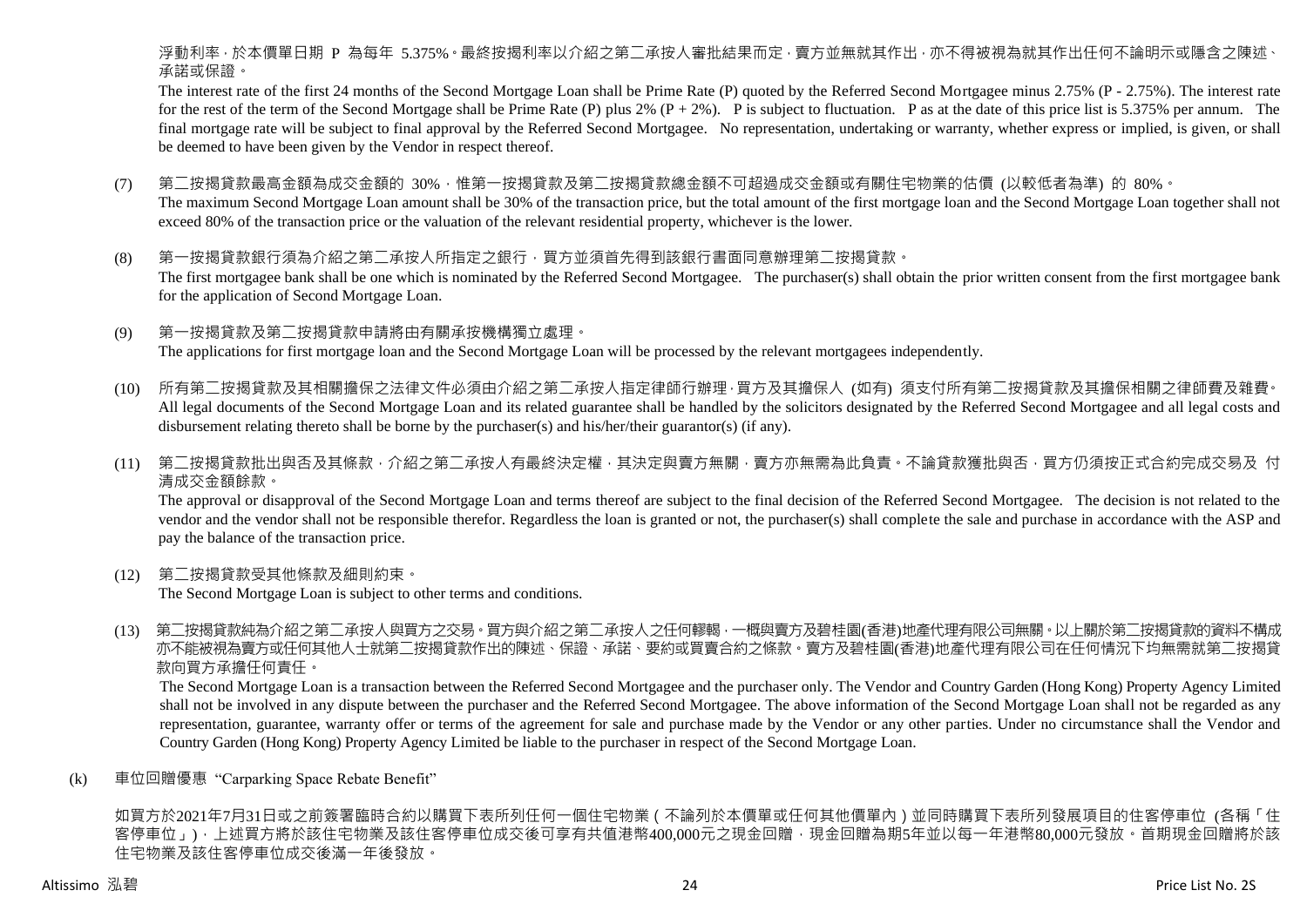Where a purchaser purchases any of the residential properties listed below (whether included in this price list or any other price lists) and sign the PASP thereof, and purchases the residential parking space(s) (each of which a "Residential Parking Space") listed below as the same time on or before 31<sup>st</sup> July 2021, the said purchaser shall be entitled to cash rebate of total HK\$400,000 after completion of sale and purchase of the residential property and Residential Parking Space(s) concerned. The cash rebate will be paid in five (5) years, with each annual payment of HK\$80,000. The first cash rebate payment will be made after expiration of one (1) year after completion of sale and purchase of the residential property and Residential Parking Space(s) concerned.

若買方購買多於一個下表所列的住宅物業 (不論透過一份或多於一份臨時合約),買方最多可認購等同於買方所購買的住宅物業之數目之住客停車位。

Where a purchaser purchases more than one (1) residential property list below (whether through one (1) or more than one (1) PASP), the maximum number of Residential Parking Space(s) that the purchaser may purchase shall be equal to the number of residential properties so purchased.

賣方將在收妥並核實有關資料後,將車位回贈優惠現金回贈以支票形式支付買方,或按賣方認為適合的其他方式回贈予買方。可供認購的住客停車位的售價及銷售詳情將由 賣方全權酌情決定。倘若上述買方未有於該特定的時限內作出申請及/或簽署相關住客停車位的臨時買賣合約,上述買方將被視為放棄本優惠論。本優惠僅屬於有關買方,並 僅供該買方享用及獲得。此「車位回贈優惠」不得轉讓,亦不可轉移,及不可兌現為任何其他優惠。

Upon receipt and verification of relevant information by the vendor, the vendor will pay the cash rebate to the purchaser by way of cheque(s) or other means as the vendor thinks fit. Price and sales arrangements in relation to the available Residential Parking Spaces shall be decided by the vendor at its absolute discretion. If the said purchaser fails to make an application and/or sign the preliminary agreement(s) for sale and purchase of the Residential Parking Space(s) concerned within such prescribed time limit, he/she will be deemed to have given up this benefit. This benefit is personal to the relevant purchaser and shall only be enjoyed and entitled by the said purchaser. This "Carparking Space Rebate Benefit" is non-assignable and non-transferable and cannot be redeemed for any other benefit.

本優惠不可與第 4(ij)(o) 段所述的「雙重置業」至尊優惠同時享用,買方必須於簽署臨時合約時決定選用其中一項優惠,其後不得更改。此優惠受相關交易文件中的條款及 條件約束。

This benefit cannot be enjoyed together with the "Buy More, Save More" Discount in paragraph 4(ii)(o) above. The purchaser shall opt for only one (1) of the said benefits upon signing of the PASP and no change shall be allowed thereafter. This benefit is subject to the terms and conditions of the relevant transaction document(s).

| 大廈名稱 Block Name | 樓層 Floor                                                                                                                                        | 單位 Unit |  |  |  |  |
|-----------------|-------------------------------------------------------------------------------------------------------------------------------------------------|---------|--|--|--|--|
| 第1座 Tower 1     | 1, 2                                                                                                                                            | F       |  |  |  |  |
|                 | 1, 2, 3, 5                                                                                                                                      | Н       |  |  |  |  |
| 第3座 Tower 3     |                                                                                                                                                 | A, C    |  |  |  |  |
| 住客停車位           | P50, P51, P52, P53, P55, P56, P57, P58, P106, P107, P109, P110, P119,<br>P120, P121, P122, P123, P159, P160, P161, P162, P172, P173, P175, P178 |         |  |  |  |  |

# (iv) **誰人負責支付買賣該發展項目中的指明住宅物業的有關律師費及印花稅**

**Who is liable to pay the solicitors' fees and stamp duty in connection with the sale and purchase of a specified residential property in the Development**

(a) 如買方選用賣方代表律師處理買賣合約、按揭及轉讓契,賣方同意支付買賣合約及轉讓契兩項法律文件之律師費用。如買方選擇另聘代表律師處理買賣合約、按揭及轉 讓契,買方及賣方須各自負責有關買賣合約及轉讓契兩項法律文件之律師費用。

If the purchaser appoints the vendor's solicitors to handle the agreement for sale and purchase, mortgage and assignment, the vendor agrees to bear the legal cost of the agreement for sale and purchase and the assignment. If the purchaser chooses to instruct his own solicitors to handle the agreement for sale and purchase, mortgage or assignment, each of the vendor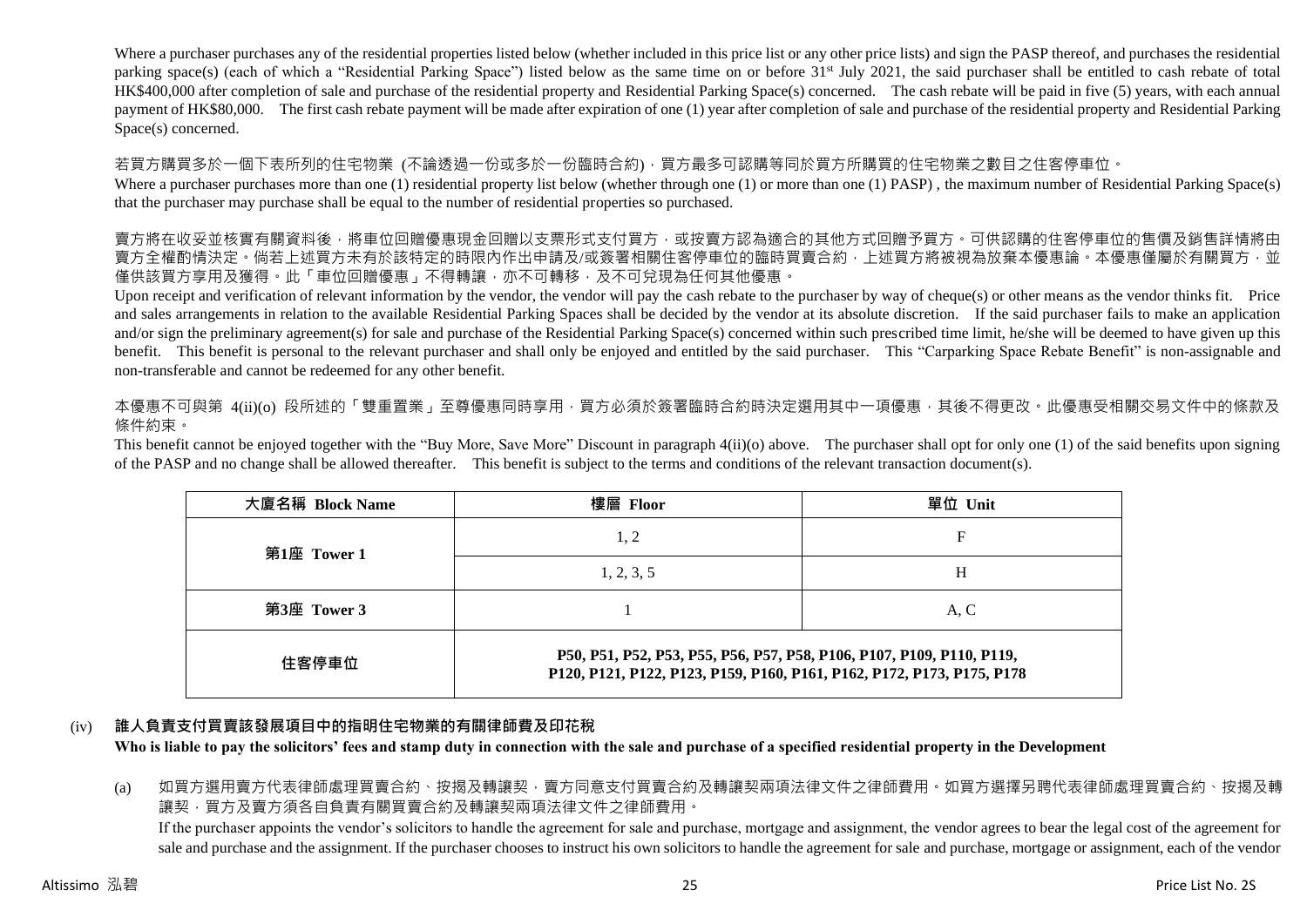and purchaser shall pay his own solicitors' legal fees in respect of the agreement for sale and purchase and the assignment.

## (b) 買方須支付一概有關臨時買賣合約、買賣合約及轉讓契的印花稅(包括但不限於任何買方提名書或轉售(如有)的印花稅、額外印花稅、買家印花稅及任何與過期繳付任何 印花稅有關的罰款、利息及附加費等)。

All stamp duties on the preliminary agreement for sale and purchase, the agreement for sale and purchase and the assignment (including without limitation any stamp duty on, if any, nomination or sub-sale, any special stamp duty, any buyer's stamp duty and any penalty, interest and surcharge, etc. for late payment of any stamp duty) will be borne by the purchaser.

#### (v) **買方須爲就買賣該發展項目中的指明住宅物業簽立任何文件而支付的費用**

#### **Any charges that are payable by a purchaser for execution of any document in relation to the sale and purchase of a specified residential property in the Development**

有關其他法律文件之律師費如:附加合約、買方提名書、有關樓宇交易之批地文件、大廈公契及其他樓契之核證費、查冊費、註冊費、圖則費及其他實際支出等等,均由買 方負責,一切有關按揭及其他費用均由買方負責。

All legal costs and charges in relation to other legal documents such as supplemental agreement, nomination, certifying fee for Government Lease, deed of mutual covenant and all other title documents, search fee, registration fee, plan fee and all other disbursements shall be borne by the purchaser. The purchase) shall also pay and bear the legal costs and disbursements in respect of any mortgage.

#### 備註: 買方如因任何原因需更改支付條款,必須得賣方事先同意,並須向賣方繳付\$7,500 不可退還手續費及自付全部相關額外費用。

Remark: If a Purchaser would like to change the payment terms for whatever reasons, the prior consent of the Vendor must be obtained and a non-refundable administrative fee of \$7,500 shall be payable by the Purchaser to the Vendor and the Purchaser shall bear all related extra expenses.